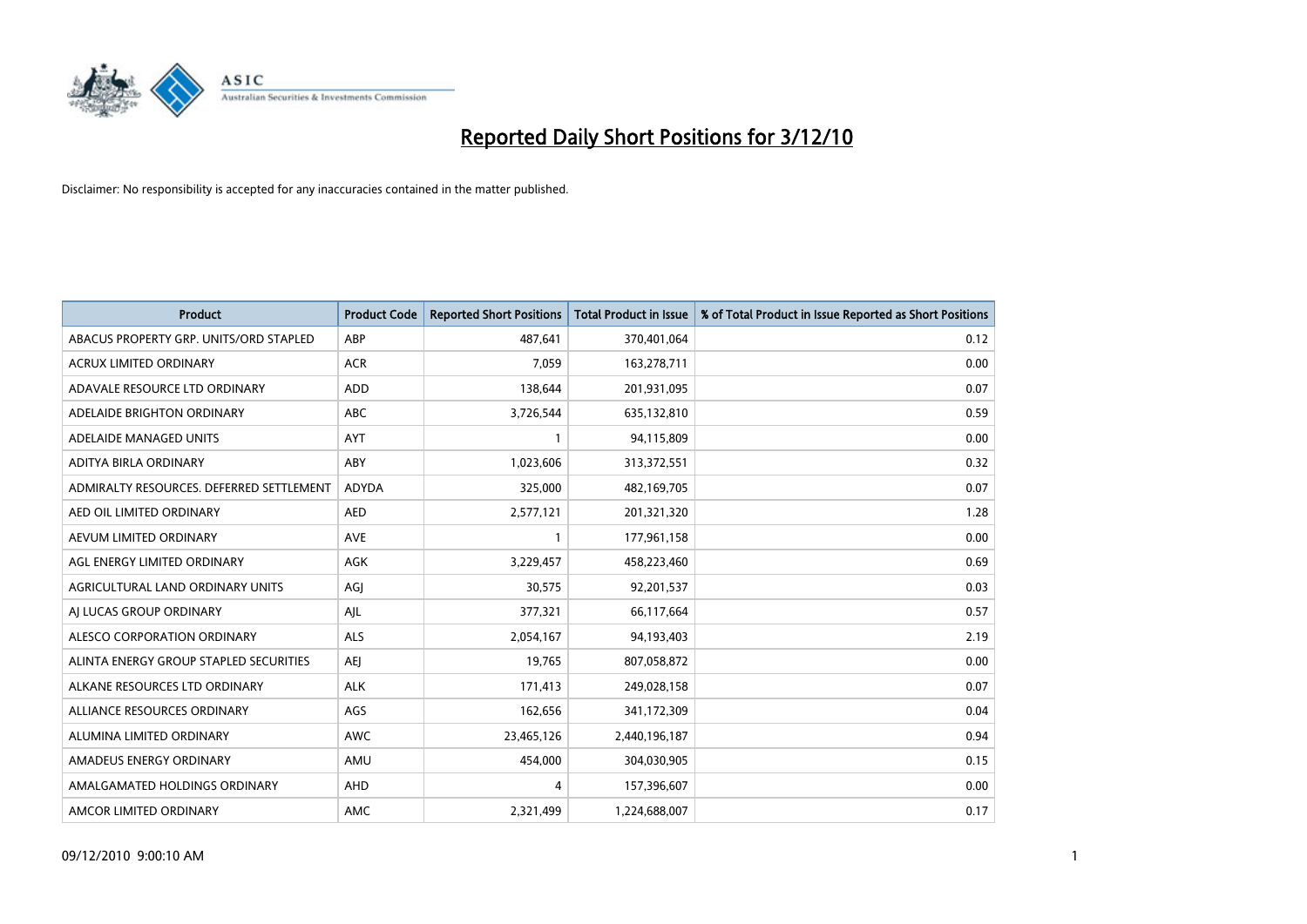

| <b>Product</b>                          | <b>Product Code</b> | <b>Reported Short Positions</b> | Total Product in Issue | % of Total Product in Issue Reported as Short Positions |
|-----------------------------------------|---------------------|---------------------------------|------------------------|---------------------------------------------------------|
| AMP LIMITED ORDINARY                    | AMP                 | 18,611,788                      | 2,094,424,200          | 0.87                                                    |
| AMPELLA MINING ORDINARY                 | <b>AMX</b>          | 866,911                         | 200,225,108            | 0.43                                                    |
| ANDEAN RESOURCES LTD ORDINARY           | <b>AND</b>          | 230,615                         | 549,122,588            | 0.03                                                    |
| ANSELL LIMITED ORDINARY                 | <b>ANN</b>          | 1,591,971                       | 133,007,903            | 1.20                                                    |
| ANTARES ENERGY LTD ORDINARY             | <b>AZZ</b>          | 43.750                          | 299,333,110            | 0.01                                                    |
| ANZ BANKING GRP LTD ORDINARY            | ANZ                 | 7,122,302                       | 2,561,358,456          | 0.25                                                    |
| APA GROUP STAPLED SECURITIES            | <b>APA</b>          | 5,343,460                       | 551,689,118            | 0.98                                                    |
| APEX MINERALS NL ORDINARY               | <b>AXM</b>          | 885,146                         | 3,567,819,915          | 0.02                                                    |
| APN EUROPEAN RETAIL UNITS STAPLED SEC.  | <b>AEZ</b>          | 11,832                          | 544,910,660            | 0.00                                                    |
| APN NEWS & MEDIA ORDINARY               | <b>APN</b>          | 13,801,301                      | 606,084,019            | 2.28                                                    |
| APOLLO GAS LIMITED ORDINARY             | <b>AZO</b>          | 374,650                         | 90,400,136             | 0.41                                                    |
| AQUARIUS PLATINUM. ORDINARY             | <b>AOP</b>          | 3,363,414                       | 463,241,295            | 0.72                                                    |
| AQUILA RESOURCES BONUS DEFERRED         | AQABA               | 52.598                          | 32,286,218             | 0.16                                                    |
| AOUILA RESOURCES ORDINARY               | <b>AQA</b>          | 1,727,850                       | 322,862,186            | 0.54                                                    |
| ARAFURA RESOURCE LTD ORDINARY           | <b>ARU</b>          | 6,495,569                       | 334,995,342            | 1.91                                                    |
| ARB CORPORATION ORDINARY                | <b>ARP</b>          | 105,557                         | 72,481,302             | 0.14                                                    |
| ARDENT LEISURE GROUP STAPLED SECURITIES | AAD                 | 705,752                         | 312,836,274            | 0.23                                                    |
| ARISTOCRAT LEISURE ORDINARY             | ALL                 | 19,364,845                      | 533,983,910            | 3.63                                                    |
| <b>ASCIANO LIMITED ORDINARY</b>         | <b>AIO</b>          | 28,665,831                      | 2,926,103,883          | 0.98                                                    |
| ASG GROUP LIMITED ORDINARY              | <b>ASZ</b>          | 5.897                           | 168,247,718            | 0.00                                                    |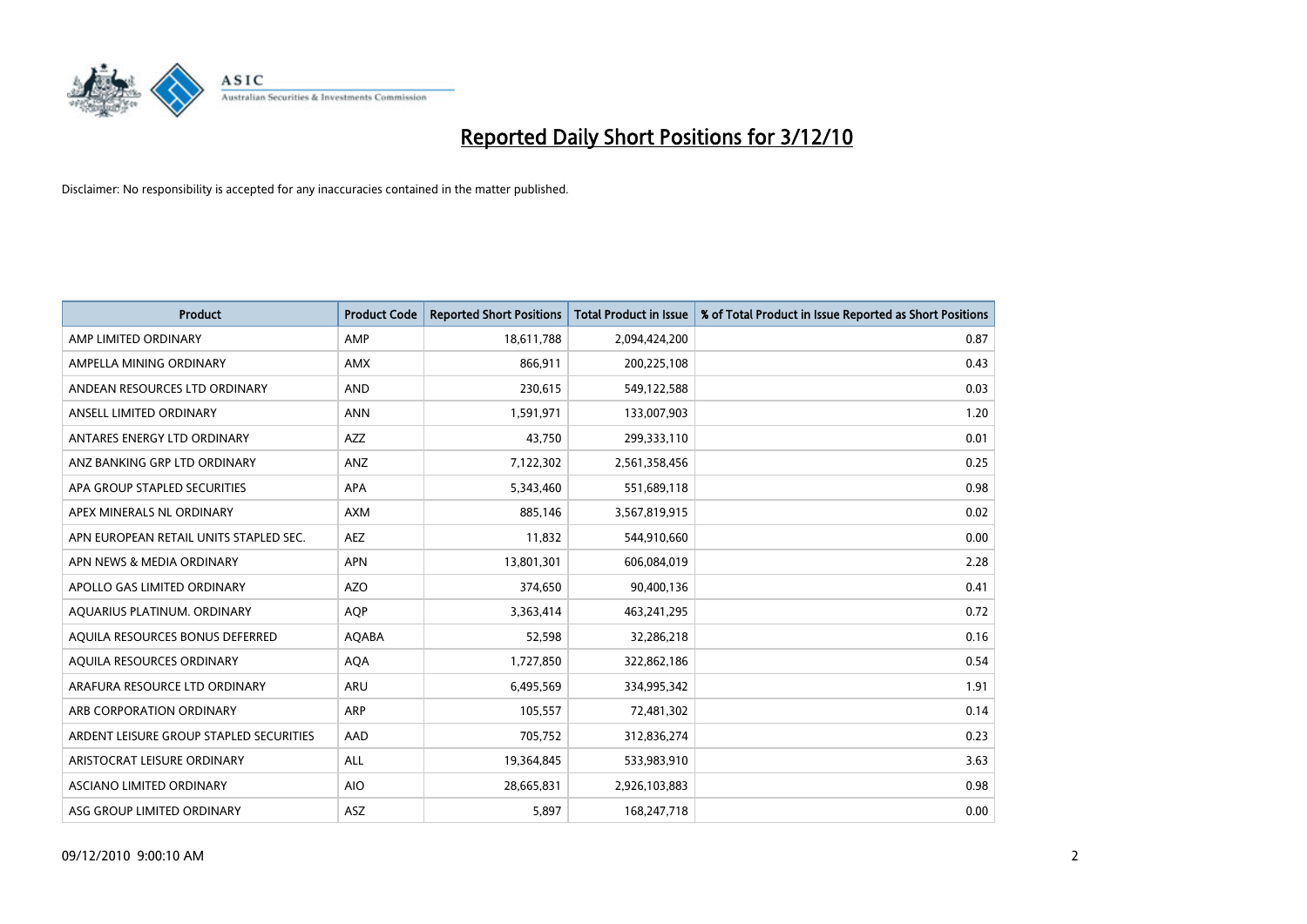

| <b>Product</b>                          | <b>Product Code</b> | <b>Reported Short Positions</b> | Total Product in Issue | % of Total Product in Issue Reported as Short Positions |
|-----------------------------------------|---------------------|---------------------------------|------------------------|---------------------------------------------------------|
| ASPEN GROUP ORD/UNITS STAPLED           | APZ                 | 1,008,533                       | 588,269,075            | 0.16                                                    |
| <b>ASTON RES LTD ORDINARY</b>           | <b>AZT</b>          | 68,514                          | 204,527,604            | 0.03                                                    |
| ASTRO JAP PROP GROUP STAPLED SECURITIES | AJA                 | 830,980                         | 508,212,161            | 0.17                                                    |
| ASX LIMITED ORDINARY                    | ASX                 | 1,427,629                       | 175,136,729            | 0.82                                                    |
| ATLANTIC LIMITED ORDINARY               | ATI                 | 199,253                         | 107,914,290            | 0.18                                                    |
| ATLAS IRON LIMITED ORDINARY             | <b>AGO</b>          | 6,057,348                       | 546,807,119            | 1.09                                                    |
| AUCKLAND INTERNATION ORDINARY           | <b>AIA</b>          | 121,987                         | 1,317,998,787          | 0.01                                                    |
| <b>AURORA OIL &amp; GAS ORDINARY</b>    | <b>AUT</b>          | 200,929                         | 334,365,342            | 0.06                                                    |
| AUSDRILL LIMITED ORDINARY               | <b>ASL</b>          | 65,460                          | 262,700,575            | 0.02                                                    |
| AUSENCO LIMITED ORDINARY                | AAX                 | 4,073,496                       | 122,427,576            | 3.33                                                    |
| AUSTAL LIMITED ORDINARY                 | ASB                 | 170,147                         | 188,069,638            | 0.08                                                    |
| <b>AUSTAR UNITED ORDINARY</b>           | <b>AUN</b>          | 14,528,265                      | 1,271,357,418          | 1.15                                                    |
| AUSTBROKERS HOLDINGS ORDINARY           | <b>AUB</b>          | $\overline{2}$                  | 54,339,433             | 0.00                                                    |
| AUSTIN ENGINEERING ORDINARY             | ANG                 | 10.780                          | 71,364,403             | 0.02                                                    |
| <b>AUSTRALAND ASSETS ASSETS</b>         | AAZPB               | 1,168                           | 2,750,000              | 0.04                                                    |
| AUSTRALAND PROPERTY STAPLED SECURITY    | <b>ALZ</b>          | 706,407                         | 576,837,197            | 0.11                                                    |
| AUSTRALIAN AGRICULT, ORDINARY           | AAC                 | 1,775,190                       | 264,264,459            | 0.65                                                    |
| AUSTRALIAN EDUCATION UNITS              | <b>AEU</b>          | 625,000                         | 134,973,383            | 0.46                                                    |
| AUSTRALIAN INFRASTR. UNITS/ORDINARY     | <b>AIX</b>          | 264,339                         | 620,733,944            | 0.05                                                    |
| AUSTRALIAN MINES LTD ORDINARY           | <b>AUZ</b>          | 1,400,000                       | 349,083,108            | 0.40                                                    |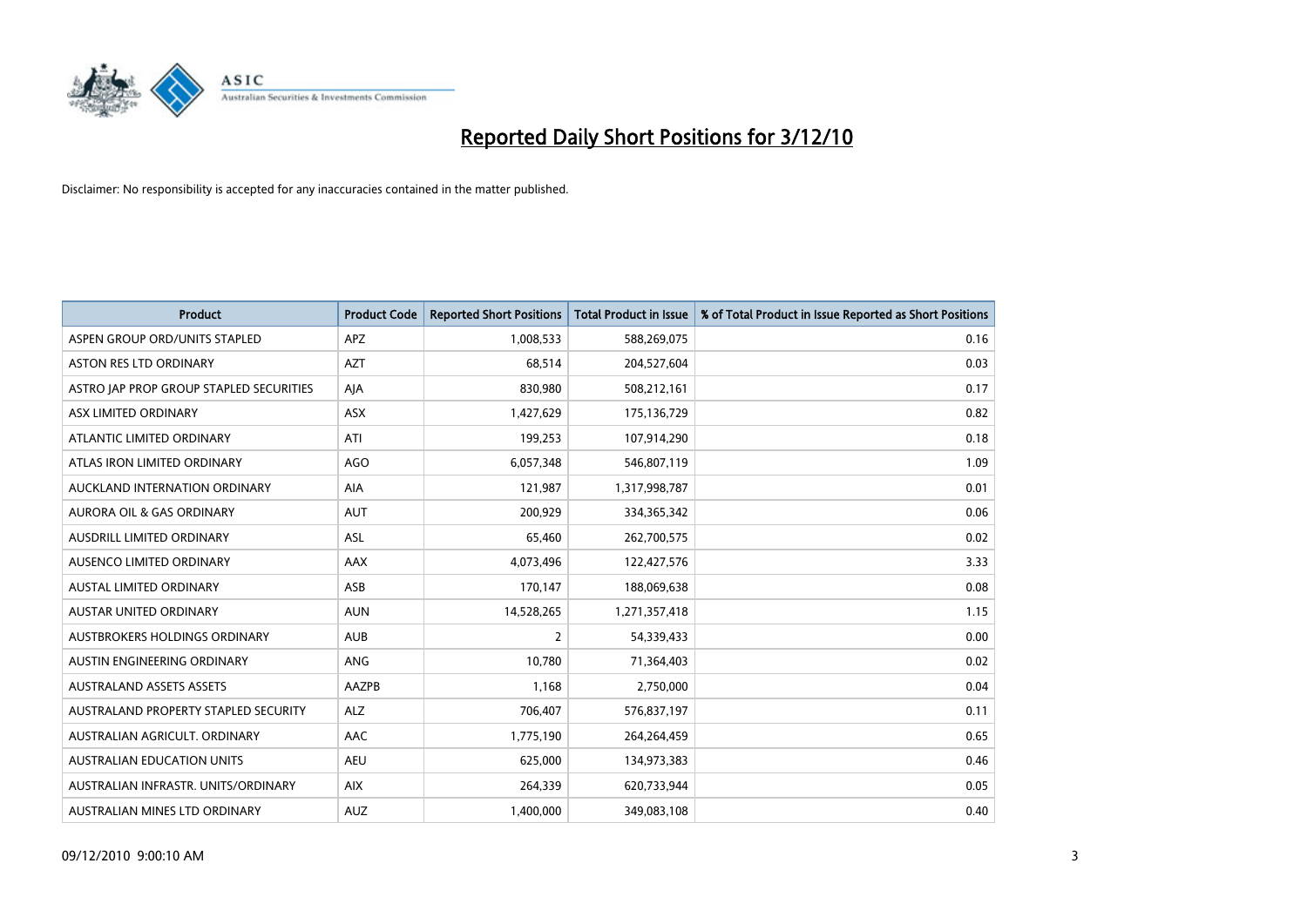

| <b>Product</b>                       | <b>Product Code</b> | <b>Reported Short Positions</b> | <b>Total Product in Issue</b> | % of Total Product in Issue Reported as Short Positions |
|--------------------------------------|---------------------|---------------------------------|-------------------------------|---------------------------------------------------------|
| AUSTRALIAN PHARM, ORDINARY           | API                 | 1,051,828                       | 488,115,883                   | 0.21                                                    |
| AUTOMOTIVE HOLDINGS ORDINARY         | AHE                 | 281,662                         | 226,387,577                   | 0.12                                                    |
| AVEXA LIMITED ORDINARY               | <b>AVX</b>          | 243,657                         | 847,688,779                   | 0.03                                                    |
| AVOCA RESOURCES ORDINARY             | <b>AVO</b>          | 145,874                         | 302,519,660                   | 0.04                                                    |
| AWB LIMITED ORDINARY                 | <b>AWB</b>          | 4,121,337                       | 824,281,667                   | 0.50                                                    |
| AWE LIMITED ORDINARY                 | AWE                 | 4,947,364                       | 521,871,941                   | 0.96                                                    |
| AXA ASIA PACIFIC ORDINARY            | <b>AXA</b>          | 1,638,132                       | 2,067,095,545                 | 0.07                                                    |
| AZUMAH RESOURCES ORDINARY            | <b>AZM</b>          | 740                             | 271,946,055                   | 0.00                                                    |
| BANK OF QUEENSLAND. ORDINARY         | <b>BOO</b>          | 1,685,574                       | 220,044,823                   | 0.77                                                    |
| <b>BANNERMAN RESOURCES ORDINARY</b>  | <b>BMN</b>          | 113,057                         | 204,435,934                   | 0.05                                                    |
| <b>BASS STRAIT OIL CO ORDINARY</b>   | <b>BAS</b>          | 1,482                           | 291,030,250                   | 0.00                                                    |
| <b>BATHURST RESOURCES ORDINARY</b>   | <b>BTU</b>          | 3,245,453                       | 605,938,372                   | 0.53                                                    |
| <b>BAUXITE RESOURCE LTD ORDINARY</b> | <b>BAU</b>          | 35,697                          | 234,379,896                   | 0.02                                                    |
| <b>BC IRON LIMITED ORDINARY</b>      | <b>BCI</b>          | 21,515                          | 88,561,000                    | 0.02                                                    |
| BEACH ENERGY LIMITED ORDINARY        | <b>BPT</b>          | 4,332,790                       | 1,098,548,140                 | 0.40                                                    |
| BENDIGO AND ADELAIDE ORDINARY        | <b>BEN</b>          | 4,654,992                       | 357,588,814                   | 1.29                                                    |
| BERKELEY RESOURCES ORDINARY          | <b>BKY</b>          | 432,030                         | 141,791,018                   | 0.30                                                    |
| BHP BILLITON LIMITED ORDINARY        | <b>BHP</b>          | 22,195,429                      | 3,356,081,497                 | 0.62                                                    |
| <b>BILLABONG ORDINARY</b>            | <b>BBG</b>          | 9,052,039                       | 253,613,826                   | 3.56                                                    |
| <b>BIOTA HOLDINGS ORDINARY</b>       | <b>BTA</b>          | 1,672,318                       | 180,691,377                   | 0.93                                                    |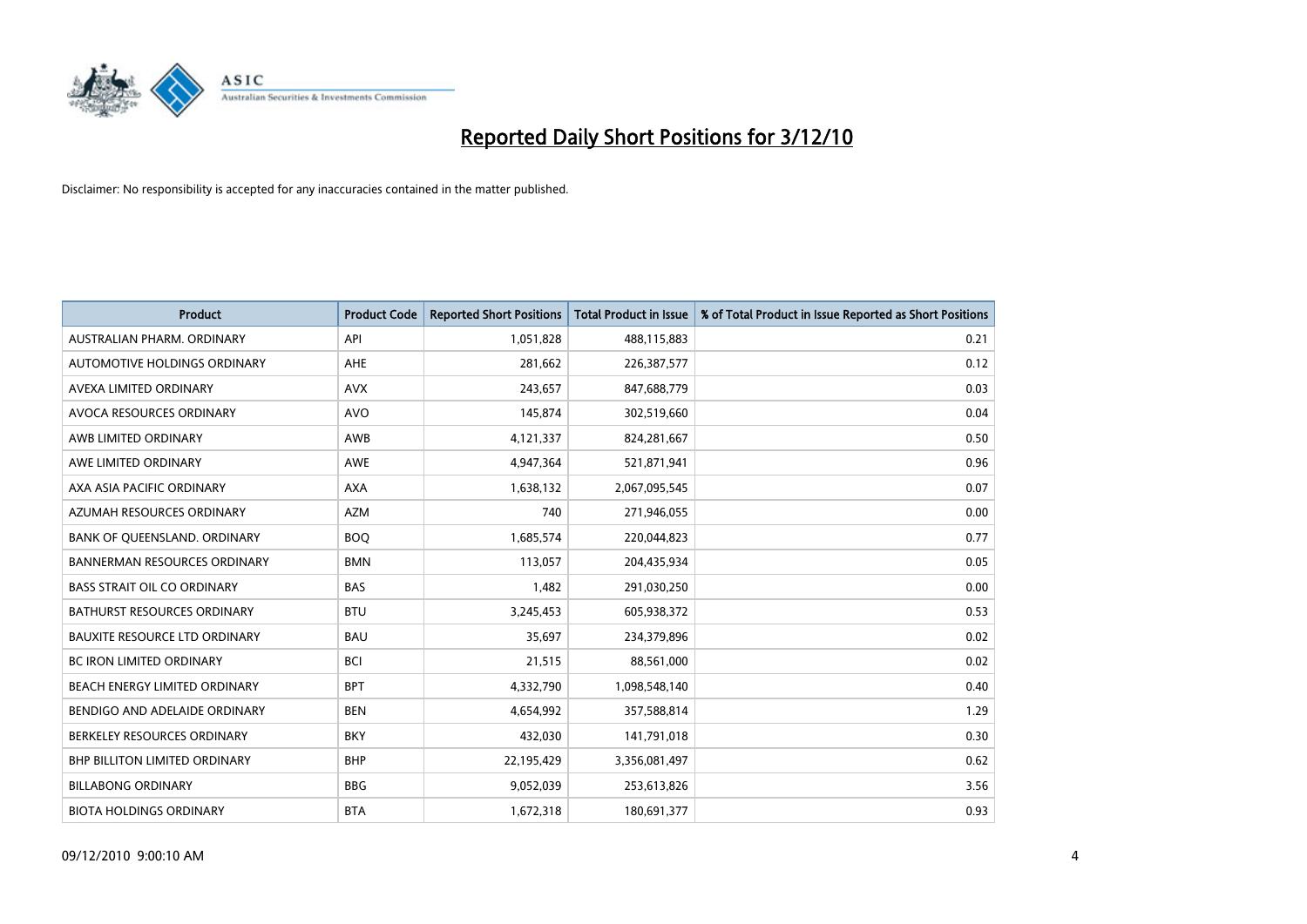

| <b>Product</b>                       | <b>Product Code</b> | <b>Reported Short Positions</b> | <b>Total Product in Issue</b> | % of Total Product in Issue Reported as Short Positions |
|--------------------------------------|---------------------|---------------------------------|-------------------------------|---------------------------------------------------------|
| <b>BISALLOY STEEL ORDINARY</b>       | <b>BIS</b>          | 84,480                          | 216,455,965                   | 0.04                                                    |
| BKI INVESTMENT LTD ORDINARY          | BKI                 | 508                             | 420,919,092                   | 0.00                                                    |
| <b>BLACKTHORN RESOURCES ORDINARY</b> | <b>BTR</b>          | 35,848                          | 106,885,300                   | 0.03                                                    |
| <b>BLUESCOPE STEEL LTD ORDINARY</b>  | <b>BSL</b>          | 19,277,796                      | 1,842,207,385                 | 1.03                                                    |
| <b>BOART LONGYEAR ORDINARY</b>       | <b>BLY</b>          | 3,632,184                       | 461,163,412                   | 0.79                                                    |
| <b>BOOM LOGISTICS ORDINARY</b>       | <b>BOL</b>          | 337,999                         | 461,500,712                   | 0.07                                                    |
| BORAL LIMITED, ORDINARY              | <b>BLD</b>          | 22,494,369                      | 724,369,392                   | 3.09                                                    |
| BOTSWANA METALS LTD ORDINARY         | <b>BML</b>          | 7,000                           | 106,421,094                   | 0.01                                                    |
| <b>BOW ENERGY LIMITED ORDINARY</b>   | <b>BOW</b>          | 326,927                         | 322,927,187                   | 0.10                                                    |
| <b>BRADKEN LIMITED ORDINARY</b>      | <b>BKN</b>          | 399,935                         | 139,639,929                   | 0.29                                                    |
| <b>BRAMBLES LIMITED ORDINARY</b>     | <b>BXB</b>          | 10,383,019                      | 1,434,464,579                 | 0.71                                                    |
| <b>BREVILLE GROUP LTD ORDINARY</b>   | <b>BRG</b>          | 2.740                           | 129,615,322                   | 0.00                                                    |
| <b>BRICKWORKS LIMITED ORDINARY</b>   | <b>BKW</b>          | 12,698                          | 147,567,333                   | 0.01                                                    |
| <b>BROCKMAN RESOURCES ORDINARY</b>   | <b>BRM</b>          | 155,678                         | 142,963,151                   | 0.11                                                    |
| BT INVESTMENT MNGMNT ORDINARY        | <b>BTT</b>          | 1,688                           | 160,000,000                   | 0.00                                                    |
| BUNNINGS WAREHOUSE ORDINARY UNITS    | <b>BWP</b>          | 471,411                         | 427,042,646                   | 0.11                                                    |
| <b>BUREY GOLD LIMITED ORDINARY</b>   | <b>BYR</b>          | 80,066                          | 239,619,557                   | 0.03                                                    |
| <b>BURU ENERGY ORDINARY</b>          | <b>BRU</b>          | 171,612                         | 182,780,549                   | 0.09                                                    |
| <b>CABCHARGE AUSTRALIA ORDINARY</b>  | CAB                 | 851,755                         | 120,437,014                   | 0.69                                                    |
| CALTEX AUSTRALIA ORDINARY            | <b>CTX</b>          | 5,987,455                       | 270,000,000                   | 2.21                                                    |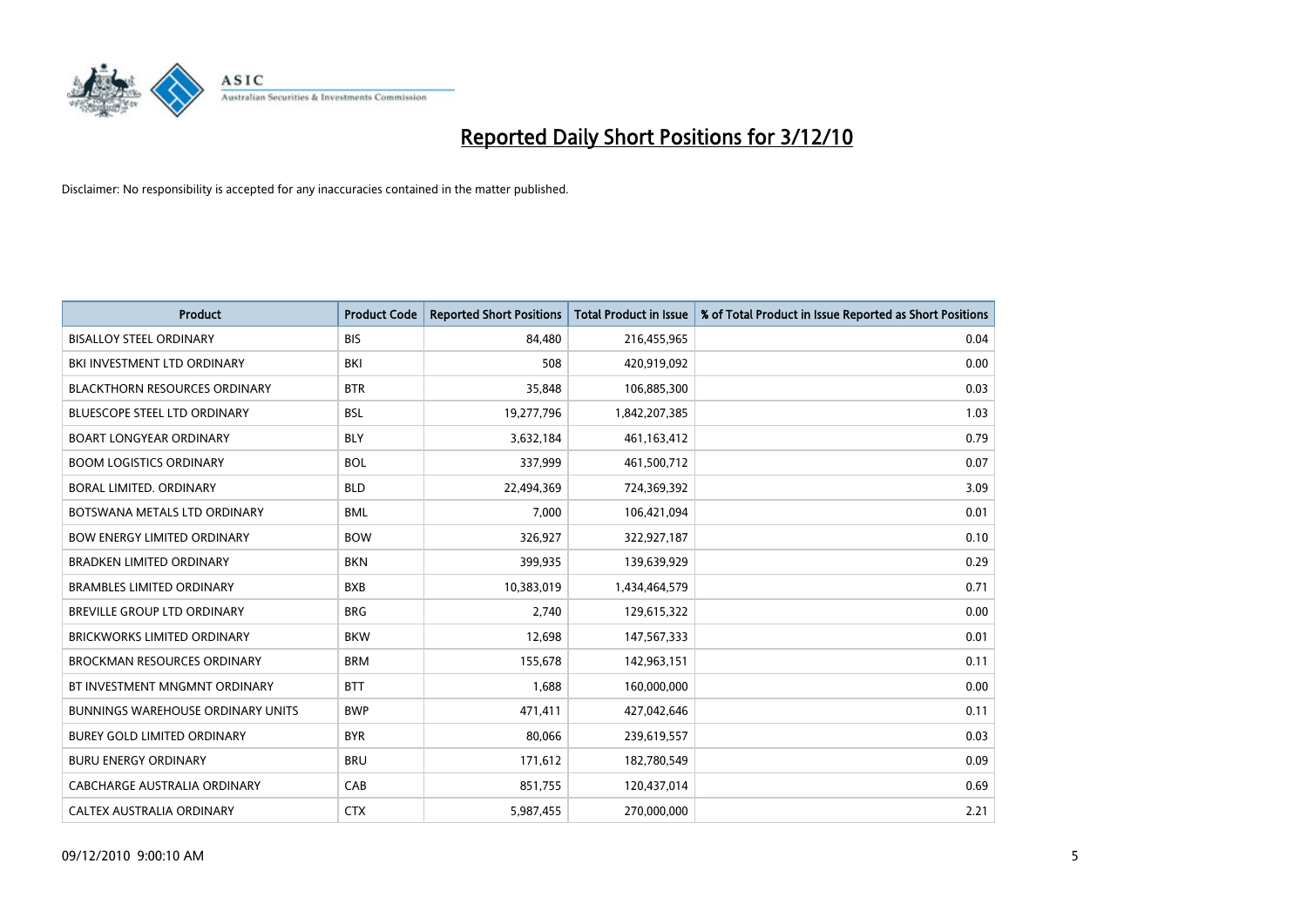

| <b>Product</b>                         | <b>Product Code</b> | <b>Reported Short Positions</b> | Total Product in Issue | % of Total Product in Issue Reported as Short Positions |
|----------------------------------------|---------------------|---------------------------------|------------------------|---------------------------------------------------------|
| <b>CAMPBELL BROTHERS ORDINARY</b>      | <b>CPB</b>          | 81,423                          | 66,959,593             | 0.13                                                    |
| CAPE LAMBERT RES LTD ORDINARY          | <b>CFE</b>          | 2,144,947                       | 588,652,832            | 0.36                                                    |
| <b>CARBON ENERGY ORDINARY</b>          | <b>CNX</b>          | 452,850                         | 609,747,650            | 0.07                                                    |
| CARDNO LIMITED ORDINARY                | CDD                 | 12,795                          | 105,797,439            | 0.01                                                    |
| CARNARVON PETROLEUM ORDINARY           | <b>CVN</b>          | 462.980                         | 686,759,634            | 0.07                                                    |
| <b>CARNEGIE WAVE ENERGY ORDINARY</b>   | <b>CWE</b>          | 83,000                          | 565,237,627            | 0.01                                                    |
| <b>CARPATHIAN RESOURCES ORDINARY</b>   | <b>CPN</b>          | 75.000                          | 265,533,501            | 0.03                                                    |
| CARPENTARIA EXP. LTD ORDINARY          | CAP                 | 10,837                          | 94,171,301             | 0.01                                                    |
| CARSALES.COM LTD ORDINARY              | <b>CRZ</b>          | 1,857,683                       | 233,085,800            | 0.80                                                    |
| CASH CONVERTERS ORD/DIV ACCESS         | CCV                 | 186.506                         | 379,761,025            | 0.04                                                    |
| <b>CASPIAN OIL &amp; GAS ORDINARY</b>  | <b>CIG</b>          | 50,000                          | 1,331,500,513          | 0.00                                                    |
| CATALPA RESOURCES ORDINARY             | CAH                 | 120,802                         | 162,831,088            | 0.08                                                    |
| <b>CEC GROUP LIMITED ORDINARY</b>      | <b>CEG</b>          | 1.750                           | 79,662,662             | 0.00                                                    |
| <b>CELLNET GROUP ORDINARY</b>          | <b>CLT</b>          | 1.342                           | 69,875,723             | 0.00                                                    |
| CENTRAL PETROLEUM ORDINARY             | <b>CTP</b>          | 11,455                          | 982,298,842            | 0.00                                                    |
| CENTRO PROPERTIES UNITS/ORD STAPLED    | <b>CNP</b>          | 315,990                         | 972,414,514            | 0.03                                                    |
| CENTRO RETAIL GROUP STAPLED SECURITIES | <b>CER</b>          | 644,590                         | 2,286,399,424          | 0.02                                                    |
| CERAMIC FUEL CELLS ORDINARY            | <b>CFU</b>          | 140,326                         | 1,200,679,566          | 0.01                                                    |
| <b>CFS RETAIL PROPERTY UNITS</b>       | <b>CFX</b>          | 29,347,162                      | 2,825,628,530          | 1.04                                                    |
| <b>CHALICE GOLD MINES ORDINARY</b>     | <b>CHN</b>          | 94.500                          | 211,455,886            | 0.04                                                    |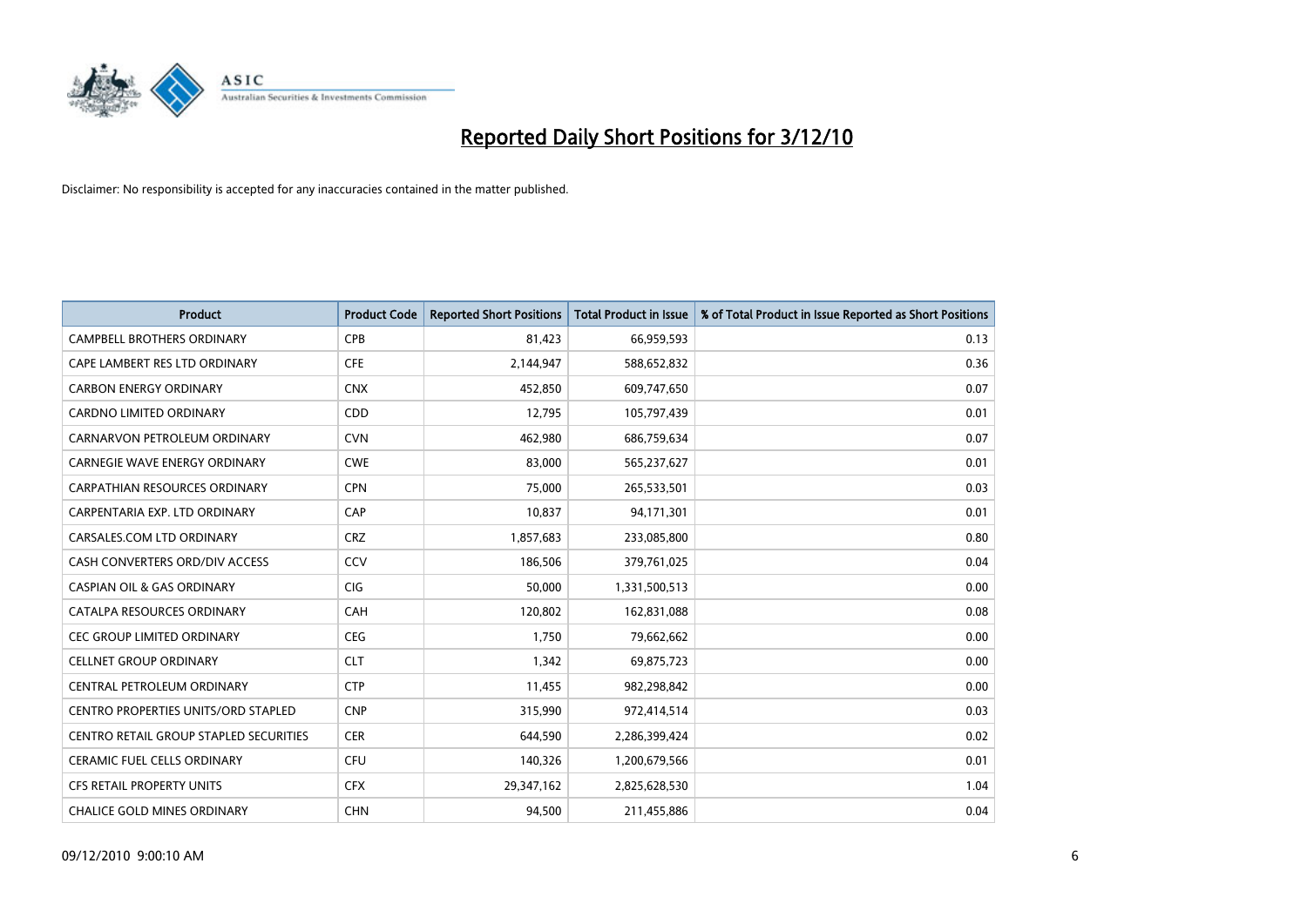

| <b>Product</b>                          | <b>Product Code</b> | <b>Reported Short Positions</b> | Total Product in Issue | % of Total Product in Issue Reported as Short Positions |
|-----------------------------------------|---------------------|---------------------------------|------------------------|---------------------------------------------------------|
| CHALLENGER DIV.PRO. STAPLED UNITS       | <b>CDI</b>          | 81,993                          | 913,426,007            | 0.00                                                    |
| CHALLENGER INFRAST. STAPLED UNITS       | <b>CIF</b>          | 72,359                          | 316,223,785            | 0.02                                                    |
| <b>CHALLENGER LIMITED ORDINARY</b>      | CGF                 | 6,315,542                       | 502,403,359            | 1.25                                                    |
| CHANDLER MACLEOD LTD ORDINARY           | <b>CMG</b>          | 11,970                          | 422,031,685            | 0.00                                                    |
| CHARTER HALL GROUP STAPLED US PROHIBIT. | <b>CHC</b>          | 670,505                         | 306,341,814            | 0.22                                                    |
| <b>CHARTER HALL OFFICE UNIT</b>         | CQO                 | 258,416                         | 493,319,730            | 0.05                                                    |
| <b>CHARTER HALL RETAIL UNITS</b>        | <b>COR</b>          | 55,417                          | 305,810,723            | 0.02                                                    |
| CHEMGENEX PHARMACEUT ORDINARY           | <b>CXS</b>          | 195,195                         | 283,348,870            | 0.07                                                    |
| CITADEL RESOURCE GRP ORDINARY           | CGG                 | 1,599,231                       | 2,367,666,467          | 0.06                                                    |
| CITIGOLD CORP LTD ORDINARY              | <b>CTO</b>          | 2,081,772                       | 964,512,301            | 0.21                                                    |
| CLINUVEL PHARMACEUT. ORDINARY           | <b>CUV</b>          | 4,127                           | 30,344,956             | 0.01                                                    |
| <b>CLOUGH LIMITED ORDINARY</b>          | <b>CLO</b>          | 408.698                         | 770,906,269            | 0.05                                                    |
| <b>COAL &amp; ALLIED ORDINARY</b>       | <b>CNA</b>          | 11,477                          | 86,584,735             | 0.01                                                    |
| COAL OF AFRICA LTD ORDINARY             | <b>CZA</b>          | 1,468,780                       | 530,514,663            | 0.26                                                    |
| <b>COALSPUR MINES LTD ORDINARY</b>      | CPL                 | 1,762,282                       | 482,857,575            | 0.37                                                    |
| COCA-COLA AMATIL ORDINARY               | <b>CCL</b>          | 3,668,432                       | 755,998,717            | 0.48                                                    |
| <b>COCHLEAR LIMITED ORDINARY</b>        | <b>COH</b>          | 902,939                         | 56,666,632             | 1.59                                                    |
| COCKATOO COAL ORDINARY                  | <b>COK</b>          | 1,873,338                       | 970,036,951            | 0.19                                                    |
| <b>COEUR D'ALENE MINES. CDI 1:1</b>     | <b>CXC</b>          | 1.000                           | 3,255,019              | 0.03                                                    |
| <b>COFFEY INTERNATIONAL ORDINARY</b>    | <b>COF</b>          | 89.840                          | 130,211,293            | 0.06                                                    |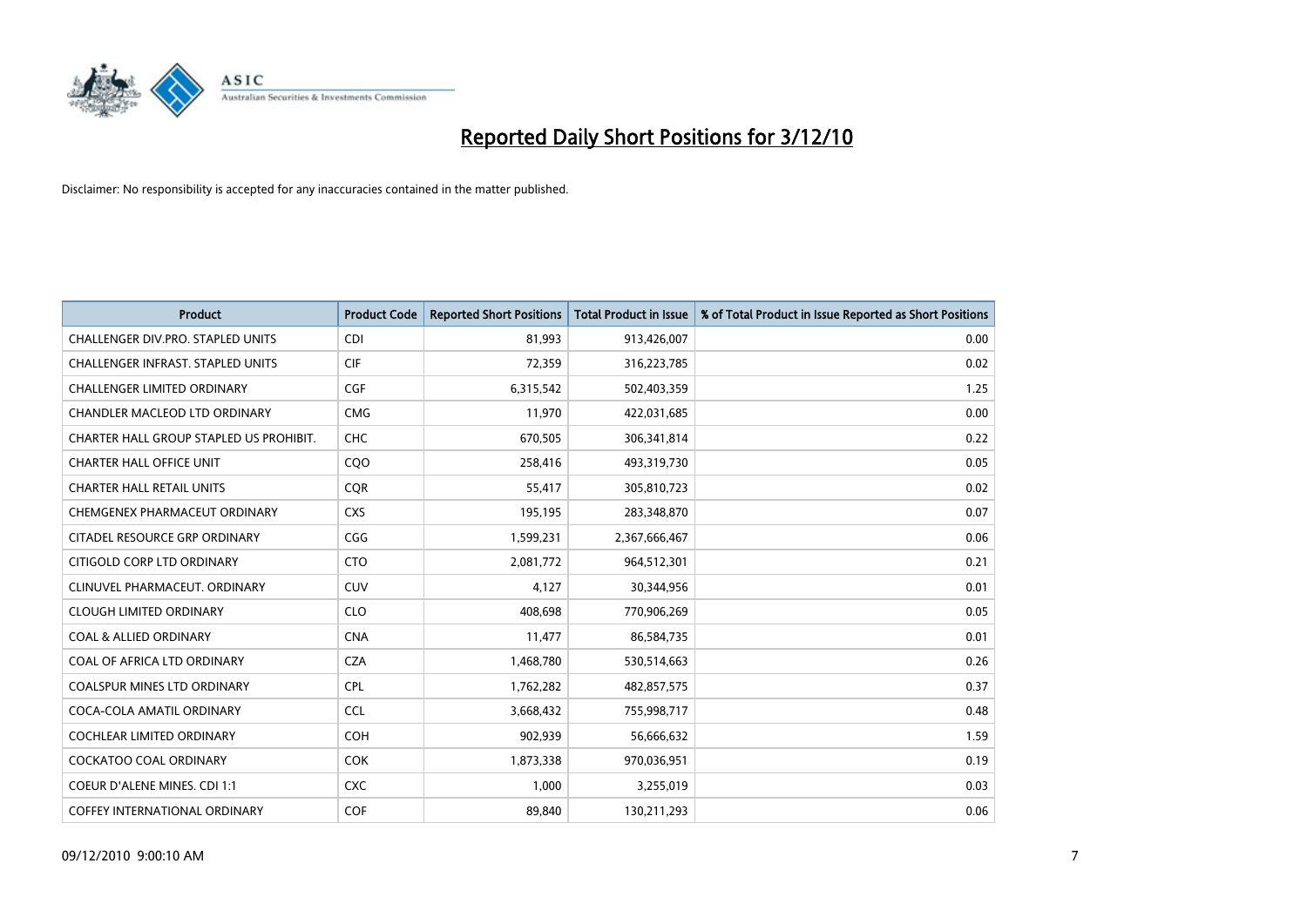

| <b>Product</b>                           | <b>Product Code</b> | <b>Reported Short Positions</b> | Total Product in Issue | % of Total Product in Issue Reported as Short Positions |
|------------------------------------------|---------------------|---------------------------------|------------------------|---------------------------------------------------------|
| COMMONWEALTH BANK, ORDINARY              | <b>CBA</b>          | 13,805,928                      | 1,548,882,074          | 0.89                                                    |
| COMMONWEALTH PROP ORDINARY UNITS         | <b>CPA</b>          | 22,030,459                      | 2,341,356,439          | 0.95                                                    |
| <b>COMPASS RESOURCES ORDINARY</b>        | <b>CMR</b>          | 101,480                         | 147,402,920            | 0.07                                                    |
| COMPUTERSHARE LTD ORDINARY               | CPU                 | 3,645,139                       | 555,664,059            | 0.64                                                    |
| <b>COMPUTRONICS HOLD, ORDINARY</b>       | <b>CPS</b>          | 266,550                         | 291,107,325            | 0.09                                                    |
| CONNECTEAST GROUP STAPLED                | <b>CEU</b>          | 36,668,727                      | 3,940,145,951          | 0.93                                                    |
| CONQUEST MINING ORDINARY                 | COT                 | 6,272                           | 583,241,478            | 0.00                                                    |
| CONSOLIDATED MEDIA, ORDINARY             | <b>CMJ</b>          | 3,810,021                       | 561,834,996            | 0.68                                                    |
| CONTANGO MICROCAP ORDINARY               | <b>CTN</b>          | 7,500                           | 145,708,783            | 0.01                                                    |
| <b>COOPER ENERGY LTD ORDINARY</b>        | <b>COE</b>          | 225,051                         | 292,576,001            | 0.08                                                    |
| <b>COPPER STRIKE LTD ORDINARY</b>        | <b>CSE</b>          | 714                             | 129,455,571            | 0.00                                                    |
| <b>COUNT FINANCIAL ORDINARY</b>          | COU                 | 13,368                          | 262,212,976            | 0.01                                                    |
| <b>CRANE GROUP LIMITED ORDINARY</b>      | <b>CRG</b>          | 1,674,085                       | 79,110,667             | 2.10                                                    |
| <b>CROMWELL GROUP STAPLED SECURITIES</b> | <b>CMW</b>          | 184,561                         | 910,985,951            | 0.02                                                    |
| <b>CROWN LIMITED ORDINARY</b>            | <b>CWN</b>          | 2,150,105                       | 754,131,800            | 0.28                                                    |
| <b>CSG LIMITED ORDINARY</b>              | CSV                 | 539,882                         | 244,874,695            | 0.21                                                    |
| <b>CSL LIMITED ORDINARY</b>              | <b>CSL</b>          | 9,682,291                       | 547,982,913            | 1.74                                                    |
| <b>CSR LIMITED ORDINARY</b>              | <b>CSR</b>          | 5,773,267                       | 1,517,909,514          | 0.38                                                    |
| <b>CUDECO LIMITED ORDINARY</b>           | CDU                 | 1,173,846                       | 145,412,643            | 0.81                                                    |
| <b>CUSTOMERS LIMITED ORDINARY</b>        | CUS                 | 138,204                         | 134,869,357            | 0.10                                                    |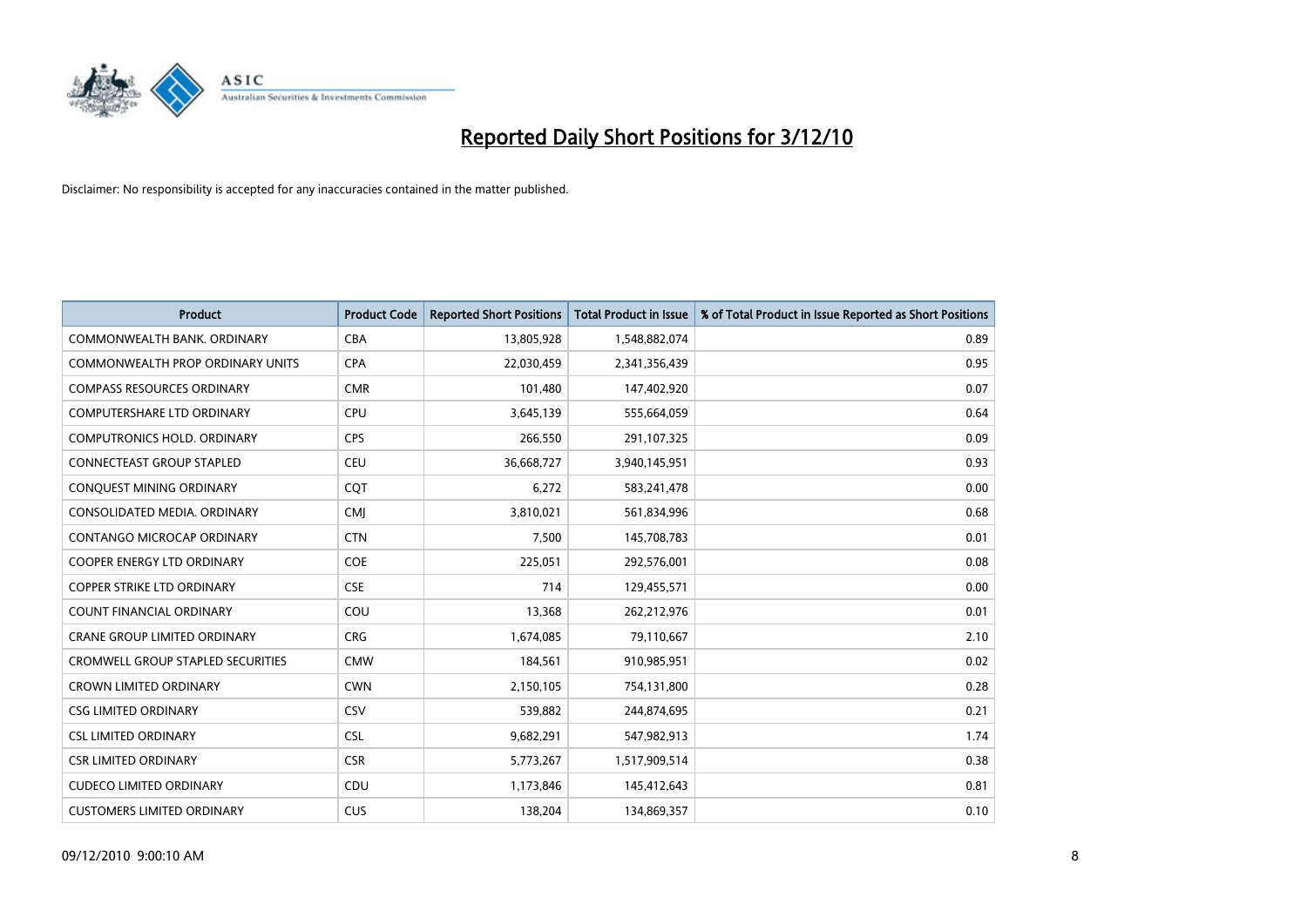

| <b>Product</b>                       | <b>Product Code</b> | <b>Reported Short Positions</b> | Total Product in Issue | % of Total Product in Issue Reported as Short Positions |
|--------------------------------------|---------------------|---------------------------------|------------------------|---------------------------------------------------------|
| DART ENERGY LTD ORDINARY             | <b>DTE</b>          | 1,979,966                       | 538,188,184            | 0.36                                                    |
| DAVID JONES LIMITED ORDINARY         | <b>DIS</b>          | 11,475,489                      | 514,034,694            | 2.24                                                    |
| <b>DECMIL GROUP LIMITED ORDINARY</b> | <b>DCG</b>          | 17,397                          | 123,804,568            | 0.01                                                    |
| DEEP YELLOW LIMITED ORDINARY         | <b>DYL</b>          | 15,876                          | 1,125,814,458          | 0.00                                                    |
| DEVINE LIMITED ORDINARY              | <b>DVN</b>          | 1,000                           | 634,918,223            | 0.00                                                    |
| DEXUS PROPERTY GROUP STAPLED UNITS   | <b>DXS</b>          | 12,027,929                      | 4,839,024,176          | 0.24                                                    |
| DISCOVERY METALS LTD ORDINARY        | <b>DML</b>          | 497.297                         | 347,502,585            | 0.13                                                    |
| DOMINION MINING ORDINARY             | <b>DOM</b>          | 163,780                         | 103,520,259            | 0.14                                                    |
| DOMINO PIZZA ENTERPR ORDINARY        | <b>DMP</b>          | 3                               | 68,407,674             | 0.00                                                    |
| DOWNER EDI LIMITED ORDINARY          | <b>DOW</b>          | 1,463,485                       | 343,178,483            | 0.42                                                    |
| DUET GROUP STAPLED US PROHIBIT.      | <b>DUE</b>          | 2,461,102                       | 887,304,690            | 0.27                                                    |
| DULUXGROUP LIMITED ORDINARY          | <b>DLX</b>          | 487,119                         | 366,992,120            | 0.13                                                    |
| DWS ADVANCED ORDINARY                | <b>DWS</b>          | 57,066                          | 132,362,763            | 0.05                                                    |
| DYESOL LIMITED ORDINARY              | <b>DYE</b>          | 340,000                         | 143,379,333            | 0.24                                                    |
| <b>EASTERN STAR GAS ORDINARY</b>     | ESG                 | 2,220,537                       | 991,567,041            | 0.21                                                    |
| EDT RETAIL TRUST UNITS               | <b>EDT</b>          | 99,457                          | 4,700,290,868          | 0.00                                                    |
| <b>ELDERS LIMITED ORDINARY</b>       | <b>ELD</b>          | 14,875,230                      | 448,598,480            | 3.30                                                    |
| ELDORADO GOLD CORP CDI 1:1           | EAU                 | 25,987                          | 20,934,663             | 0.11                                                    |
| ELIXIR PETROLEUM LTD ORDINARY        | <b>EXR</b>          | 324,400                         | 188,988,472            | 0.17                                                    |
| <b>EMECO HOLDINGS ORDINARY</b>       | <b>EHL</b>          | 169,725                         | 631,237,586            | 0.03                                                    |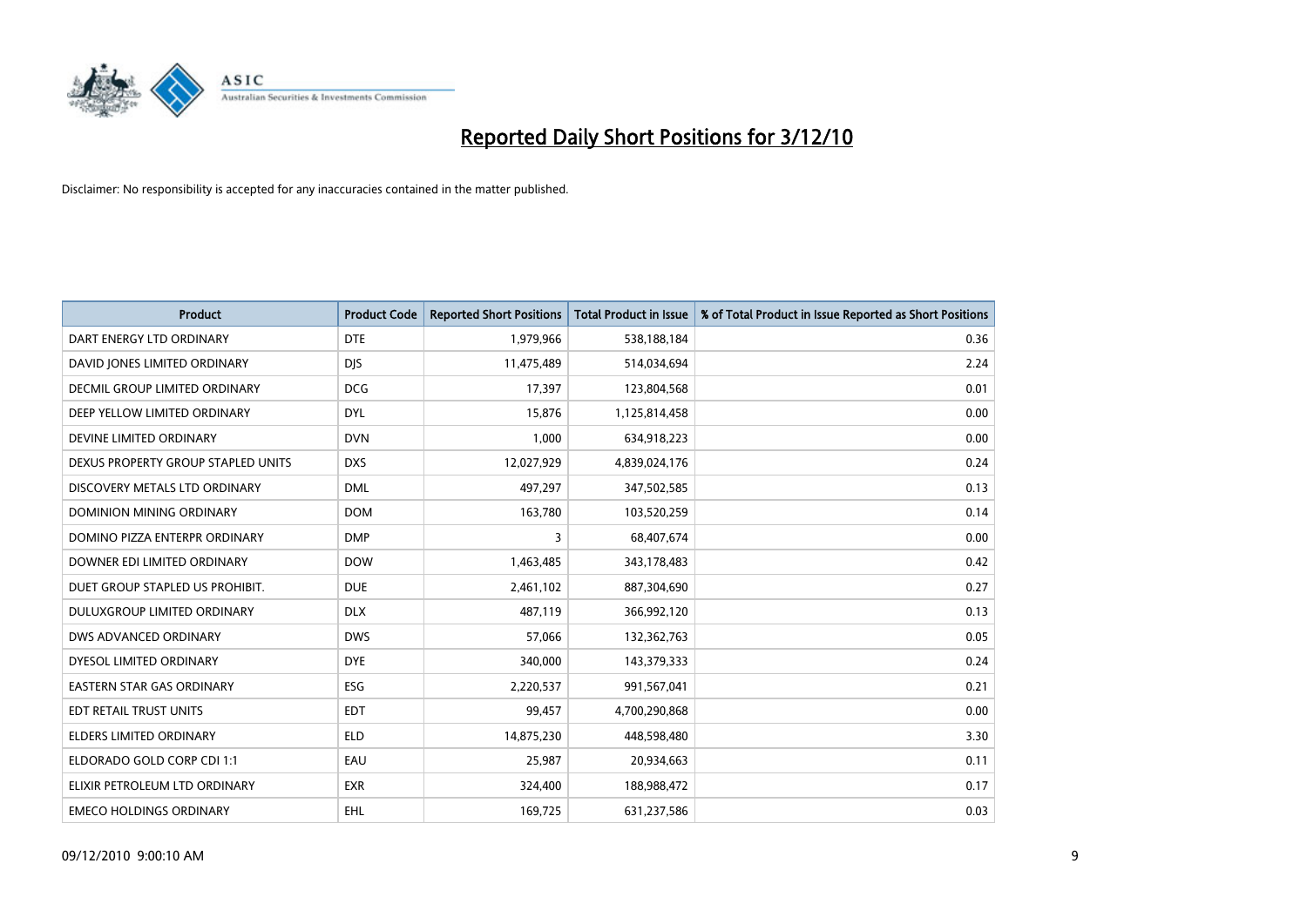

| <b>Product</b>                            | <b>Product Code</b> | <b>Reported Short Positions</b> | <b>Total Product in Issue</b> | % of Total Product in Issue Reported as Short Positions |
|-------------------------------------------|---------------------|---------------------------------|-------------------------------|---------------------------------------------------------|
| <b>ENERGY RESOURCES ORDINARY 'A'</b>      | <b>ERA</b>          | 905,419                         | 190,737,934                   | 0.45                                                    |
| <b>ENERGY WORLD CORPOR. ORDINARY</b>      | <b>EWC</b>          | 7,199,159                       | 1,561,166,672                 | 0.45                                                    |
| <b>ENTEK ENERGY LTD ORDINARY</b>          | <b>ETE</b>          | 489,903                         | 287,692,535                   | 0.17                                                    |
| <b>ENTELLECT SOLUTIONS ORDINARY</b>       | <b>ESN</b>          | 464,050                         | 1,740,334,200                 | 0.03                                                    |
| <b>ENVESTRA LIMITED ORDINARY</b>          | <b>ENV</b>          | 494,225                         | 1,430,398,609                 | 0.03                                                    |
| EQUINOX MINERALS LTD CHESS DEPOSITARY INT | EQN                 | 5,010,648                       | 708,378,211                   | 0.73                                                    |
| EVEREST FINANCIAL ORDINARY                | <b>EFG</b>          | 4,300                           | 251,442,316                   | 0.00                                                    |
| EXTRACT RESOURCES ORDINARY                | <b>EXT</b>          | 476,338                         | 243,302,298                   | 0.19                                                    |
| FAIRFAX MEDIA LTD ORDINARY                | <b>FXI</b>          | 292,544,318                     | 2,351,955,725                 | 12.42                                                   |
| <b>FANTASTIC HOLDINGS ORDINARY</b>        | <b>FAN</b>          | 3,000                           | 102,693,495                   | 0.00                                                    |
| FERRAUS LIMITED ORDINARY                  | <b>FRS</b>          | 370                             | 205,700,890                   | 0.00                                                    |
| FISHER & PAYKEL APP. ORDINARY             | <b>FPA</b>          | 10,546,913                      | 724,235,162                   | 1.46                                                    |
| FISHER & PAYKEL H. ORDINARY               | FPH                 | 2,009,644                       | 517,444,890                   | 0.38                                                    |
| FKP PROPERTY GROUP STAPLED SECURITIES     | <b>FKP</b>          | 3,829,796                       | 1,174,033,185                 | 0.33                                                    |
| FLEETWOOD CORP ORDINARY                   | <b>FWD</b>          | 75,256                          | 57,281,484                    | 0.13                                                    |
| FLETCHER BUILDING ORDINARY                | <b>FBU</b>          | 843.789                         | 611,250,393                   | 0.13                                                    |
| FLEXIGROUP LIMITED ORDINARY               | <b>FXL</b>          | 33,828                          | 275,472,492                   | 0.01                                                    |
| FLIGHT CENTRE ORDINARY                    | <b>FLT</b>          | 2,476,656                       | 99,789,746                    | 2.49                                                    |
| FLINDERS MINES LTD ORDINARY               | <b>FMS</b>          | 20,990,383                      | 1,820,149,571                 | 1.16                                                    |
| FOCUS MINERALS LTD ORDINARY               | <b>FML</b>          | 160,143                         | 2,865,543,210                 | 0.01                                                    |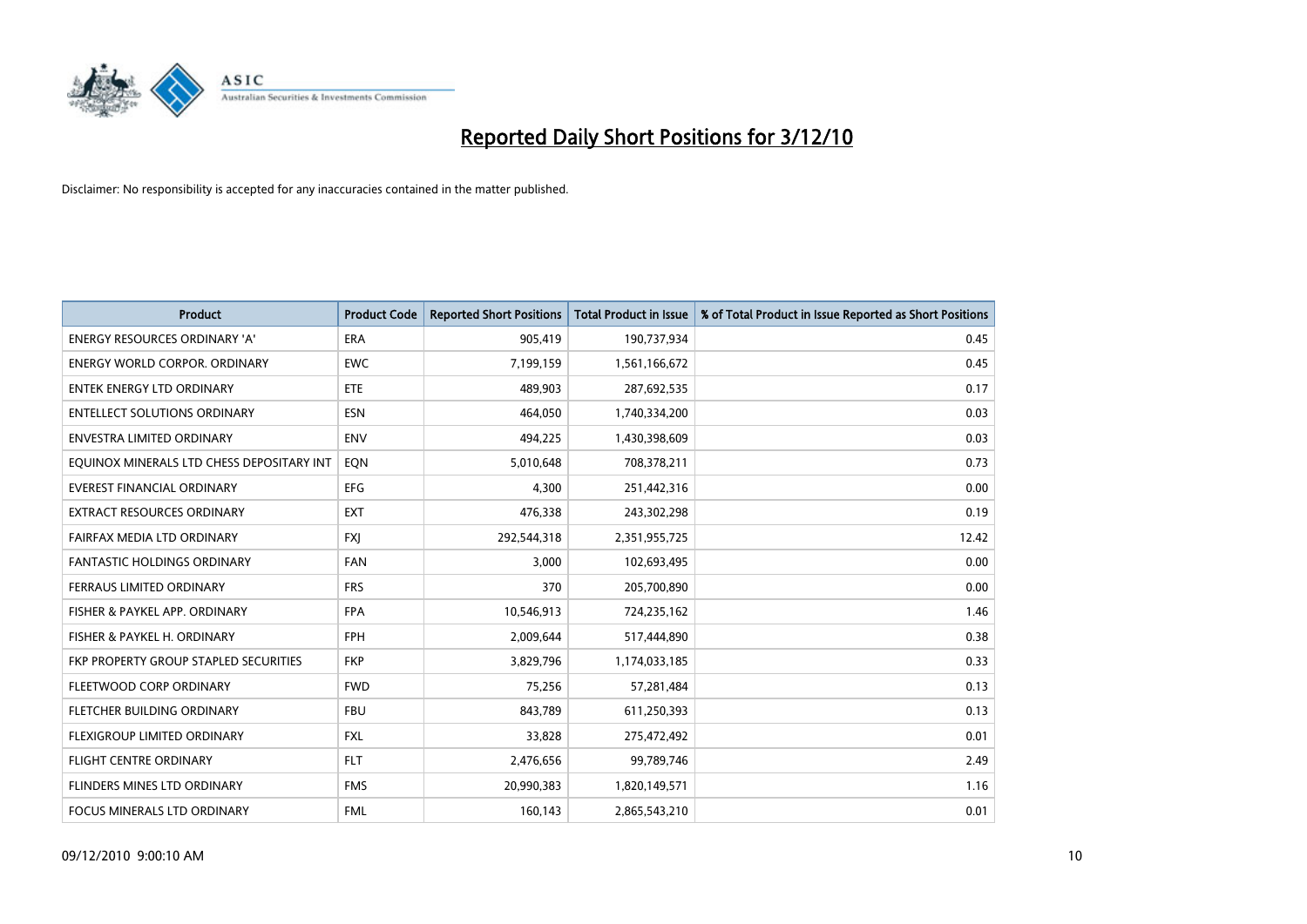

| <b>Product</b>                            | <b>Product Code</b> | <b>Reported Short Positions</b> | <b>Total Product in Issue</b> | % of Total Product in Issue Reported as Short Positions |
|-------------------------------------------|---------------------|---------------------------------|-------------------------------|---------------------------------------------------------|
| <b>FORGE GROUP LIMITED ORDINARY</b>       | FGE                 |                                 | 82,844,014                    | 0.00                                                    |
| <b>FORTE ENERGY NL ORDINARY</b>           | <b>FTE</b>          | 2,658,986                       | 582,658,031                   | 0.46                                                    |
| FORTESCUE METALS GRP ORDINARY             | <b>FMG</b>          | 9,415,408                       | 3,112,042,409                 | 0.29                                                    |
| <b>FOSTER'S GROUP ORDINARY</b>            | FGL                 | 3,993,265                       | 1,930,844,035                 | 0.20                                                    |
| FTD CORPORATION ORDINARY                  | <b>FTD</b>          | 8,088                           | 100,421,069                   | 0.01                                                    |
| <b>FUNTASTIC LIMITED ORDINARY</b>         | <b>FUN</b>          | 322,528                         | 340,997,682                   | 0.09                                                    |
| <b>G.U.D. HOLDINGS ORDINARY</b>           | GUD                 | 219,692                         | 68,426,721                    | 0.33                                                    |
| <b>GALAXY RESOURCES ORDINARY</b>          | <b>GXY</b>          | 554,428                         | 191,903,358                   | 0.28                                                    |
| <b>GEODYNAMICS LIMITED ORDINARY</b>       | GDY                 | 344.650                         | 293,047,456                   | 0.12                                                    |
| <b>GINDALBIE METALS LTD ORDINARY</b>      | <b>GBG</b>          | 10,507,553                      | 850,108,099                   | 1.23                                                    |
| <b>GIRALIA RESOURCES NL ORDINARY</b>      | <b>GIR</b>          | 295,234                         | 181,160,170                   | 0.16                                                    |
| <b>GLOBAL MINING ORDINARY</b>             | <b>GMI</b>          | 8,951                           | 191,820,968                   | 0.00                                                    |
| <b>GLOUCESTER COAL ORDINARY</b>           | GCL                 | 253,053                         | 140,447,062                   | 0.18                                                    |
| <b>GME RESOURCES LTD ORDINARY</b>         | <b>GME</b>          | 800                             | 302,352,750                   | 0.00                                                    |
| <b>GOLDEN GATE PETROL ORDINARY</b>        | GGP                 | 11,538                          | 1,067,159,955                 | 0.00                                                    |
| <b>GOLDEN WEST RESOURCE ORDINARY</b>      | GWR                 | 1,617                           | 164,606,127                   | 0.00                                                    |
| <b>GOODMAN FIELDER. ORDINARY</b>          | <b>GFF</b>          | 10,968,150                      | 1,380,386,438                 | 0.80                                                    |
| <b>GOODMAN GROUP STAPLED US PROHIBIT.</b> | <b>GMG</b>          | 4,214,225                       | 6,369,751,394                 | 0.06                                                    |
| <b>GPT GROUP STAPLED SEC.</b>             | <b>GPT</b>          | 8,511,490                       | 1,855,529,431                 | 0.45                                                    |
| <b>GRAINCORP LIMITED A CLASS ORDINARY</b> | <b>GNC</b>          | 335.845                         | 198,318,900                   | 0.17                                                    |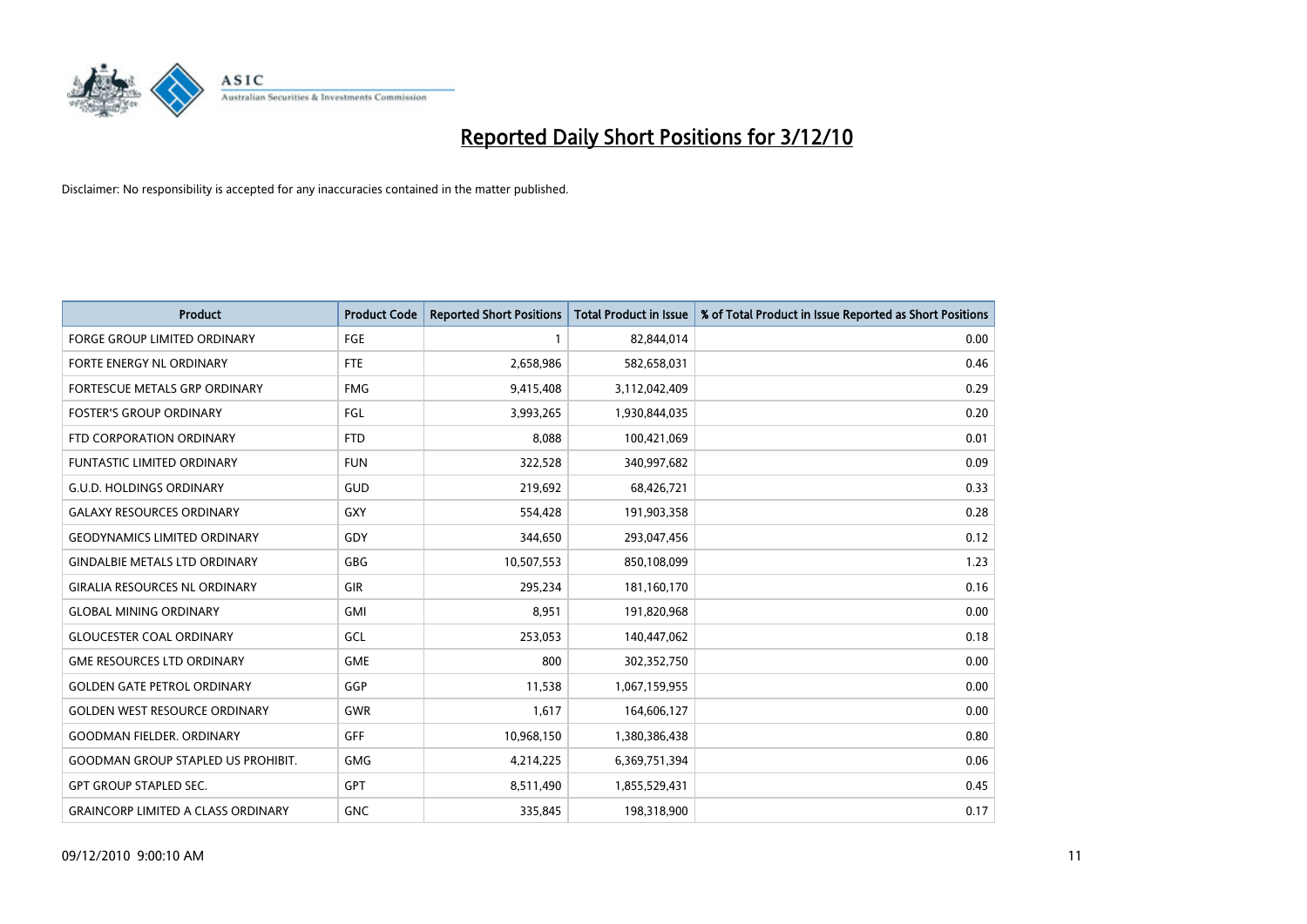

| <b>Product</b>                                   | <b>Product Code</b> | <b>Reported Short Positions</b> | <b>Total Product in Issue</b> | % of Total Product in Issue Reported as Short Positions |
|--------------------------------------------------|---------------------|---------------------------------|-------------------------------|---------------------------------------------------------|
| <b>GRANGE RESOURCES, ORDINARY</b>                | GRR                 | 1,497,076                       | 1,152,077,403                 | 0.13                                                    |
| <b>GREENLAND MIN EN LTD ORDINARY</b>             | GGG                 | 509,376                         | 275,070,502                   | 0.19                                                    |
| <b>GRYPHON MINERALS LTD ORDINARY</b>             | GRY                 | 57,835                          | 290,272,058                   | 0.02                                                    |
| <b>GUILDFORD COAL LTD ORDINARY</b>               | <b>GUF</b>          | 25,000                          | 212,083,334                   | 0.01                                                    |
| <b>GUINNESS PEAT GROUP. CHESS DEPOSITARY INT</b> | <b>GPG</b>          | 55                              | 304,490,416                   | 0.00                                                    |
| <b>GUNNS LIMITED ORDINARY</b>                    | <b>GNS</b>          | 12,912,871                      | 806,734,892                   | 1.59                                                    |
| <b>GWA GROUP LTD ORDINARY</b>                    | <b>GWA</b>          | 2,019,870                       | 301,102,514                   | 0.68                                                    |
| <b>HARVEY NORMAN ORDINARY</b>                    | <b>HVN</b>          | 31,705,858                      | 1,062,316,784                 | 2.97                                                    |
| HASTIE GROUP LIMITED ORDINARY                    | <b>HST</b>          | 466,497                         | 239,781,419                   | 0.19                                                    |
| HASTINGS DIVERSIFIED STAPLED SECURITY            | <b>HDF</b>          | 478,355                         | 518,300,758                   | 0.08                                                    |
| <b>HEARTWARE INT INC CDI 35:1</b>                | <b>HIN</b>          | 272,008                         | 66,059,280                    | 0.41                                                    |
| <b>HENDERSON GROUP CDI 1:1</b>                   | <b>HGG</b>          | 5,767,641                       | 560,588,825                   | 1.02                                                    |
| HEA HOLDINGS LIMITED ORDINARY                    | <b>HFA</b>          | 1,895,896                       | 469,330,170                   | 0.39                                                    |
| <b>HIGHLANDS PACIFIC ORDINARY</b>                | <b>HIG</b>          | 2,382,805                       | 685,462,148                   | 0.35                                                    |
| HILLGROVE RES LTD ORDINARY                       | <b>HGO</b>          | 2,250,000                       | 540,803,911                   | 0.42                                                    |
| HILLS HOLDINGS LTD ORDINARY                      | HIL                 | 41,221                          | 248,676,841                   | 0.01                                                    |
| HORIZON OIL LIMITED ORDINARY                     | <b>HZN</b>          | 3,188,699                       | 1,130,311,515                 | 0.28                                                    |
| HUNNU COAL LIMITED ORDINARY                      | <b>HUN</b>          | 145,159                         | 148,690,002                   | 0.10                                                    |
| <b>ICON ENERGY LIMITED ORDINARY</b>              | <b>ICN</b>          | 67,000                          | 439,801,394                   | 0.02                                                    |
| <b>IINET LIMITED ORDINARY</b>                    | <b>IIN</b>          | 1,386,930                       | 151,963,119                   | 0.90                                                    |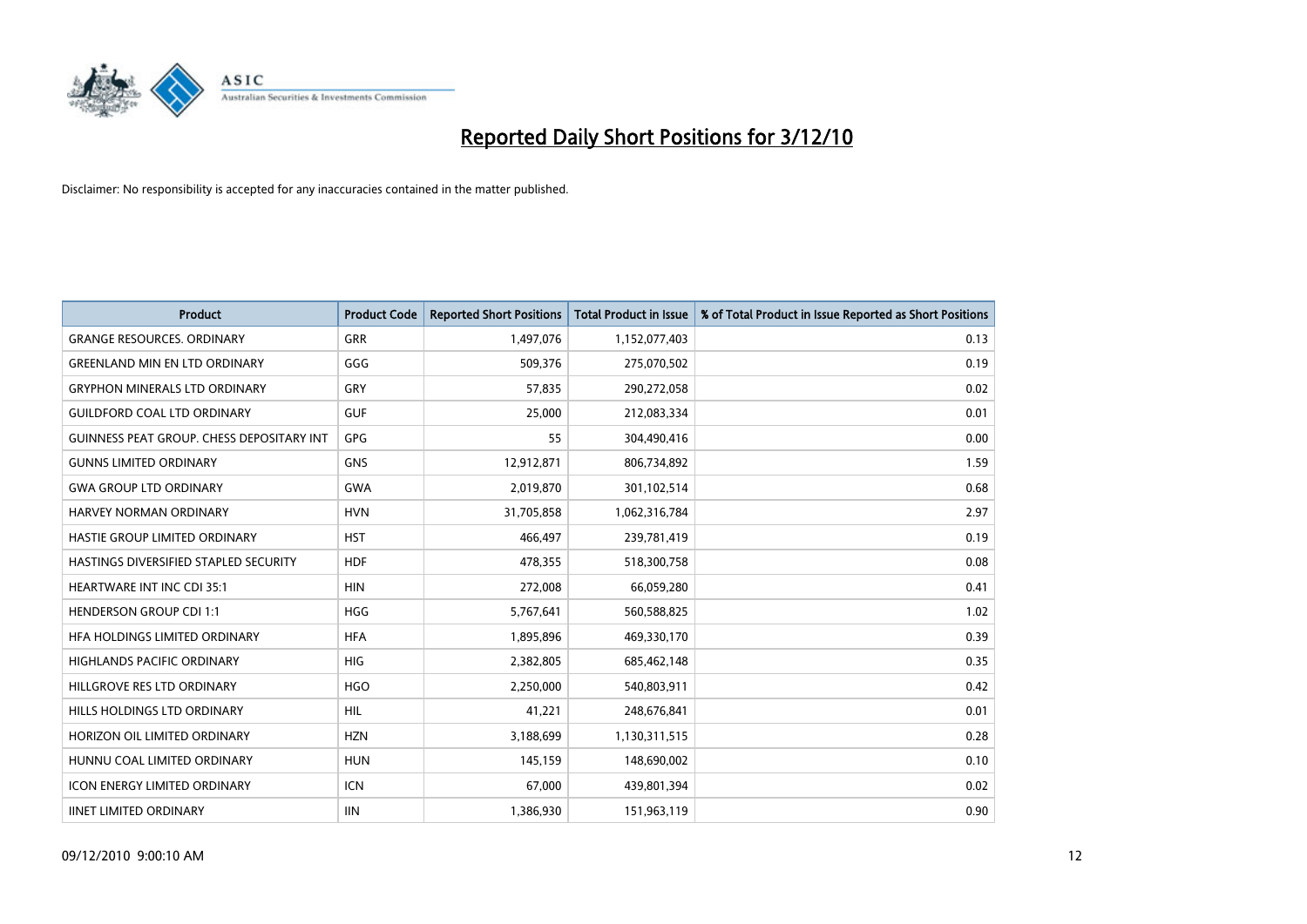

| <b>Product</b>                           | <b>Product Code</b> | <b>Reported Short Positions</b> | <b>Total Product in Issue</b> | % of Total Product in Issue Reported as Short Positions |
|------------------------------------------|---------------------|---------------------------------|-------------------------------|---------------------------------------------------------|
| <b>ILUKA RESOURCES ORDINARY</b>          | ILU                 | 4,068,158                       | 418,700,517                   | 0.96                                                    |
| IMF (AUSTRALIA) LTD ORDINARY             | <b>IMF</b>          | 360,503                         | 122,496,819                   | 0.29                                                    |
| <b>IMPEDIMED LIMITED ORDINARY</b>        | <b>IPD</b>          | 150,000                         | 135,868,125                   | 0.11                                                    |
| IMX RESOURCES LTD ORDINARY               | <b>IXR</b>          | 20,000                          | 262,552,803                   | 0.01                                                    |
| <b>INCITEC PIVOT ORDINARY</b>            | IPL                 | 2,275,085                       | 1,628,730,107                 | 0.11                                                    |
| <b>INDEPENDENCE GROUP ORDINARY</b>       | <b>IGO</b>          | 1,329,122                       | 135,600,972                   | 0.98                                                    |
| <b>INDOPHIL RESOURCES ORDINARY</b>       | <b>IRN</b>          | 352.767                         | 471,445,763                   | 0.07                                                    |
| <b>INDUSTREA LIMITED ORDINARY</b>        | IDL                 | 1,003,601                       | 363,878,295                   | 0.27                                                    |
| <b>INFIGEN ENERGY STAPLED SECURITIES</b> | <b>IFN</b>          | 5,441,524                       | 761,222,569                   | 0.71                                                    |
| ING INDUSTRIAL FUND UNITS                | <b>IIF</b>          | 2,234,644                       | 2,592,249,647                 | 0.10                                                    |
| ING OFFICE FUND STAPLED SECURITIES       | <b>IOF</b>          | 847,430                         | 2,729,071,212                 | 0.03                                                    |
| ING RE COM GROUP STAPLED SECURITIES      | <b>ILF</b>          | 9,075                           | 441,029,194                   | 0.00                                                    |
| <b>INSURANCE AUSTRALIA ORDINARY</b>      | IAG                 | 3,442,151                       | 2,079,034,021                 | 0.16                                                    |
| INTEGRA MINING LTD, ORDINARY             | <b>IGR</b>          | 3,109,006                       | 756,442,394                   | 0.41                                                    |
| <b>INTOLL GROUP STAPLED SECURITIES</b>   | <b>ITO</b>          | 3,552,648                       | 2,261,732,048                 | 0.15                                                    |
| <b>INTREPID MINES ORDINARY</b>           | <b>IAU</b>          | 2,551,109                       | 433,807,670                   | 0.60                                                    |
| <b>INVOCARE LIMITED ORDINARY</b>         | <b>IVC</b>          | 823,339                         | 102,421,288                   | 0.81                                                    |
| ION LIMITED ORDINARY                     | <b>ION</b>          | 164,453                         | 256,365,105                   | 0.06                                                    |
| <b>IOOF HOLDINGS LTD ORDINARY</b>        | IFL.                | 1,539,821                       | 229,794,395                   | 0.66                                                    |
| IRESS MARKET TECH. ORDINARY              | <b>IRE</b>          | 2,125,177                       | 126,018,142                   | 1.67                                                    |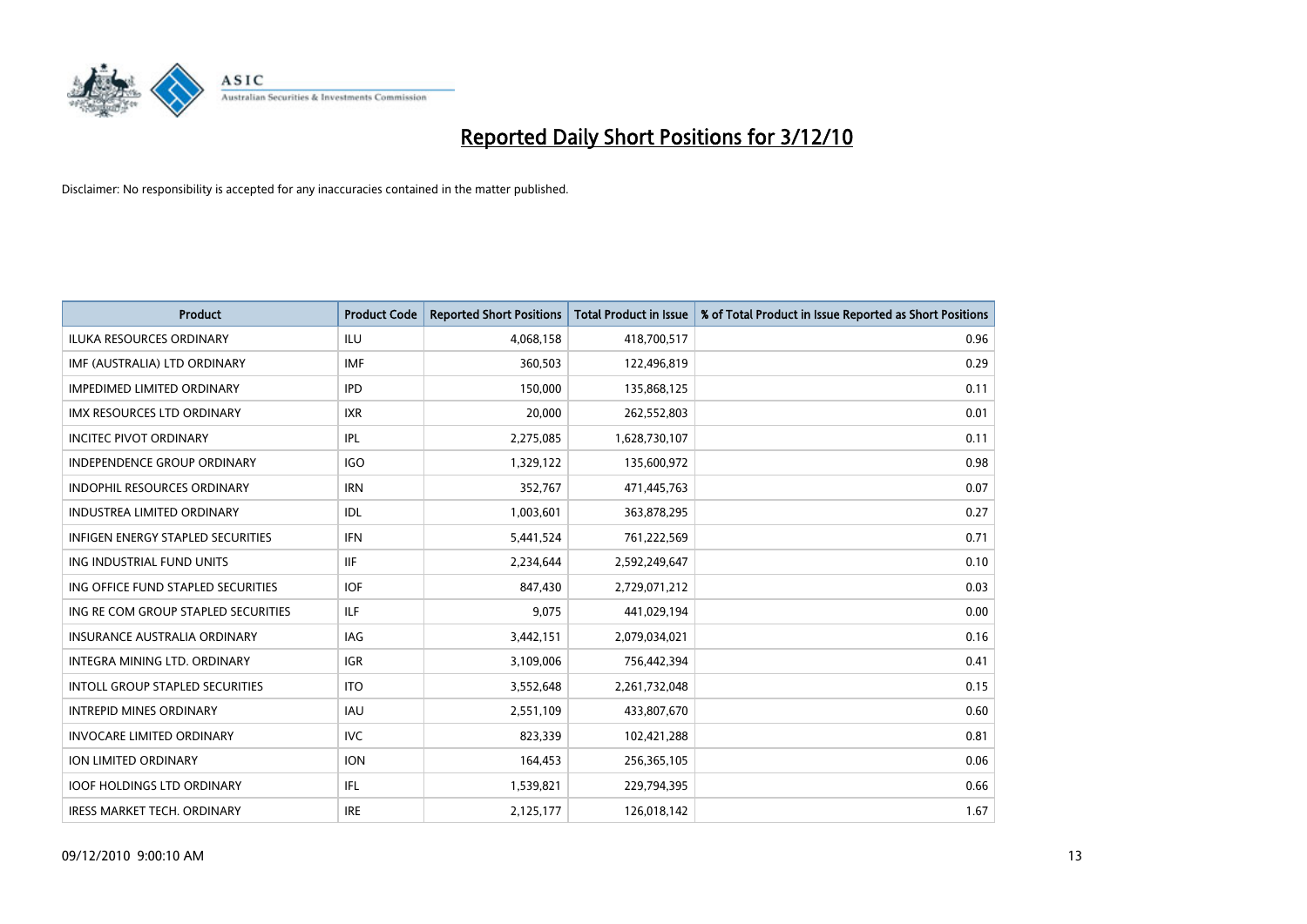

| <b>Product</b>                           | <b>Product Code</b> | <b>Reported Short Positions</b> | <b>Total Product in Issue</b> | % of Total Product in Issue Reported as Short Positions |
|------------------------------------------|---------------------|---------------------------------|-------------------------------|---------------------------------------------------------|
| <b>IRON ORE HOLDINGS ORDINARY</b>        | <b>IOH</b>          | 14,525                          | 135,482,449                   | 0.01                                                    |
| ISHARES MSCI EAFE CDI 1:1                | <b>IVE</b>          | 75,419                          | 590,400,000                   | 0.01                                                    |
| ISHARES S&P 500 CDI 1:1                  | <b>IVV</b>          | 1,294                           | 116,350,000                   | 0.00                                                    |
| <b>ISOFT GROUP LIMITED ORDINARY</b>      | <b>ISF</b>          | 14,074,653                      | 1,070,595,874                 | 1.31                                                    |
| <b>IVANHOE AUSTRALIA ORDINARY</b>        | <b>IVA</b>          | 307,464                         | 418,410,103                   | 0.08                                                    |
| <b>JABIRU METALS LTD ORDINARY</b>        | <b>IML</b>          | 24,497                          | 552,619,180                   | 0.00                                                    |
| JAMES HARDIE INDUST CHESS DEPOSITARY INT | <b>JHX</b>          | 11,920,601                      | 435,772,324                   | 2.68                                                    |
| JAMESON RESOURCES ORDINARY               | JAL                 | 1,600,000                       | 63,885,910                    | 2.50                                                    |
| <b>JB HI-FI LIMITED ORDINARY</b>         | <b>IBH</b>          | 8,915,367                       | 109,223,945                   | 8.16                                                    |
| <b>KAGARA LTD ORDINARY</b>               | KZL                 | 2,457,745                       | 707,789,717                   | 0.33                                                    |
| KAROON GAS AUSTRALIA ORDINARY            | <b>KAR</b>          | 114,575                         | 217,295,769                   | 0.05                                                    |
| KATHMANDU HOLD LTD ORDINARY              | <b>KMD</b>          | 293,734                         | 200,000,000                   | 0.14                                                    |
| <b>KEYBRIDGE CAPITAL ORDINARY</b>        | <b>KBC</b>          | 5,999                           | 172,070,564                   | 0.00                                                    |
| KIMBERLEY METALS LTD ORDINARY            | <b>KBL</b>          | 2,609                           | 161,356,672                   | 0.00                                                    |
| KINGSGATE CONSOLID. ORDINARY             | <b>KCN</b>          | 1,867,115                       | 101,087,786                   | 1.84                                                    |
| LEIGHTON HOLDINGS ORDINARY               | LEI                 | 4,373,202                       | 300,869,799                   | 1.45                                                    |
| LEND LEASE GROUP UNIT/ORD STAPLED        | <b>LLC</b>          | 1,155,475                       | 565,558,754                   | 0.20                                                    |
| LINC ENERGY LTD ORDINARY                 | <b>LNC</b>          | 7,612,276                       | 497,460,572                   | 1.53                                                    |
| LIQUEFIED NATURAL ORDINARY               | LNG                 | 6,203                           | 213,339,015                   | 0.00                                                    |
| LYNAS CORPORATION ORDINARY               | <b>LYC</b>          | 36,319,871                      | 1,656,999,093                 | 2.21                                                    |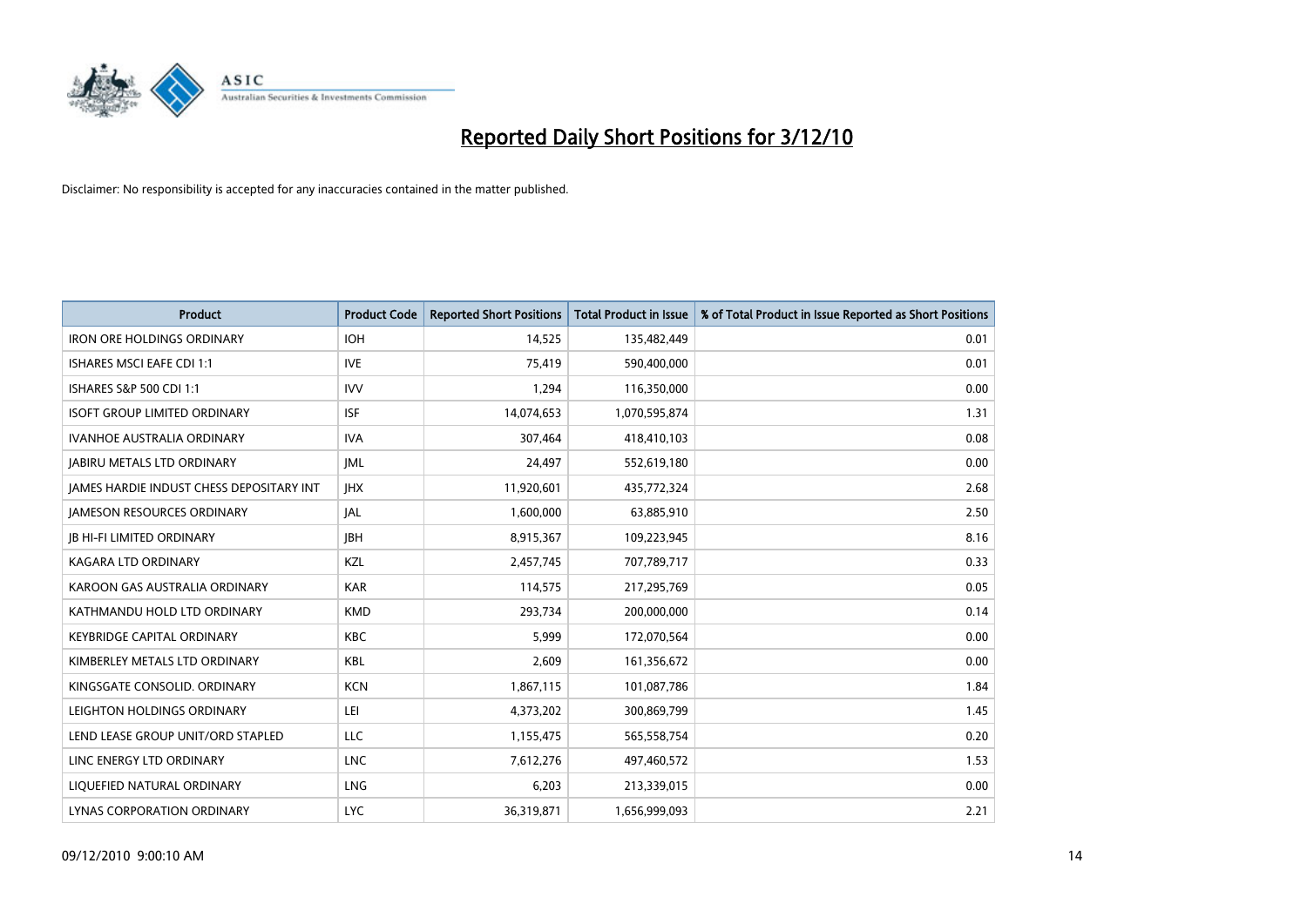

| <b>Product</b>                        | <b>Product Code</b> | <b>Reported Short Positions</b> | <b>Total Product in Issue</b> | % of Total Product in Issue Reported as Short Positions |
|---------------------------------------|---------------------|---------------------------------|-------------------------------|---------------------------------------------------------|
| MAC SERVICES (THE) ORDINARY           | <b>MSL</b>          | 65.667                          | 165,966,692                   | 0.04                                                    |
| MACARTHUR COAL ORDINARY               | <b>MCC</b>          | 1,208,861                       | 299,476,903                   | 0.40                                                    |
| <b>MACMAHON HOLDINGS ORDINARY</b>     | <b>MAH</b>          | 1,951,690                       | 733,711,705                   | 0.26                                                    |
| MACO ATLAS ROADS GRP ORDINARY STAPLED | <b>MOA</b>          | 3,970,756                       | 452,345,907                   | 0.87                                                    |
| MACQUARIE GROUP LTD ORDINARY          | <b>MOG</b>          | 3,160,119                       | 345,881,588                   | 0.89                                                    |
| <b>MANTRA RESOURCES ORDINARY</b>      | <b>MRU</b>          | 14,341                          | 130,229,188                   | 0.01                                                    |
| MAP GROUP STAPLED US PROHIBIT.        | <b>MAP</b>          | 1,191,362                       | 1,861,210,782                 | 0.06                                                    |
| <b>MARION ENERGY ORDINARY</b>         | <b>MAE</b>          | 332.494                         | 429,822,043                   | 0.08                                                    |
| MATRIX C & E LTD ORDINARY             | <b>MCE</b>          | 67,479                          | 72,964,098                    | 0.09                                                    |
| MCMILLAN SHAKESPEARE ORDINARY         | <b>MMS</b>          | 242,979                         | 67,874,101                    | 0.36                                                    |
| <b>MCPHERSON'S LTD ORDINARY</b>       | <b>MCP</b>          | 17,696                          | 71,651,758                    | 0.02                                                    |
| MEDUSA MINING LTD ORDINARY            | <b>MML</b>          | 1,746,331                       | 187,793,911                   | 0.91                                                    |
| MELBOURNE IT LIMITED ORDINARY         | <b>MLB</b>          | 156,634                         | 80,031,955                    | 0.19                                                    |
| MEO AUSTRALIA LTD ORDINARY            | <b>MEO</b>          | 1,523,262                       | 477,220,955                   | 0.33                                                    |
| <b>MERMAID MARINE ORDINARY</b>        | <b>MRM</b>          | 122,754                         | 213,383,546                   | 0.05                                                    |
| <b>MESOBLAST LIMITED ORDINARY</b>     | <b>MSB</b>          | 274,911                         | 158,140,556                   | 0.18                                                    |
| METALS X LIMITED ORDINARY             | <b>MLX</b>          | 1,839,328                       | 1,365,661,782                 | 0.14                                                    |
| METCASH LIMITED ORDINARY              | <b>MTS</b>          | 22,881,216                      | 768,719,951                   | 2.94                                                    |
| METGASCO LIMITED ORDINARY             | <b>MEL</b>          | 235,435                         | 252,234,135                   | 0.09                                                    |
| METMINCO LIMITED ORDINARY             | <b>MNC</b>          | 1,191,992                       | 986,622,979                   | 0.12                                                    |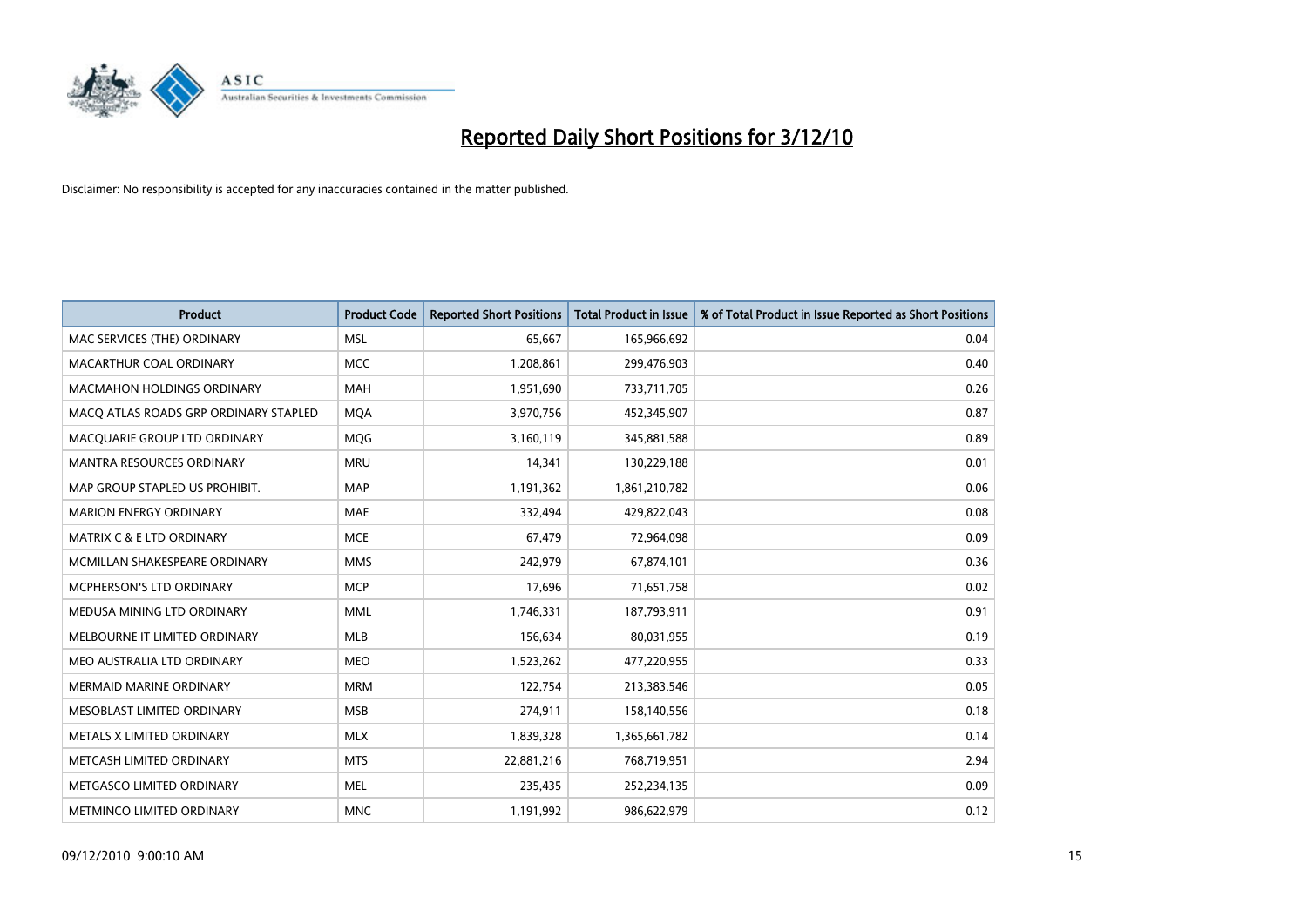

| <b>Product</b>                       | <b>Product Code</b> | <b>Reported Short Positions</b> | Total Product in Issue | % of Total Product in Issue Reported as Short Positions |
|--------------------------------------|---------------------|---------------------------------|------------------------|---------------------------------------------------------|
| MICLYN EXP OFFSHR ORDINARY           | <b>MIO</b>          | 194,570                         | 271,700,000            | 0.07                                                    |
| MINARA RESOURCES ORDINARY            | <b>MRE</b>          | 3,538,315                       | 1,167,783,517          | 0.30                                                    |
| MINCOR RESOURCES NL ORDINARY         | <b>MCR</b>          | 494,424                         | 200,608,804            | 0.25                                                    |
| MINERAL DEPOSITS DEFERRED SETTLEMENT | <b>MDLDC</b>        | 15,374                          | 60,694,167             | 0.02                                                    |
| MINERAL RESOURCES, ORDINARY          | <b>MIN</b>          | 123,203                         | 168,219,485            | 0.07                                                    |
| MIRABELA NICKEL LTD ORDINARY         | <b>MBN</b>          | 8,212,969                       | 491,561,237            | 1.66                                                    |
| MIRVAC GROUP STAPLED SECURITIES      | <b>MGR</b>          | 6,698,106                       | 3,415,819,357          | 0.19                                                    |
| <b>MOLOPO ENERGY LTD ORDINARY</b>    | <b>MPO</b>          | 694,347                         | 250,972,584            | 0.28                                                    |
| MONADELPHOUS GROUP ORDINARY          | <b>MND</b>          | 398,714                         | 87,521,827             | 0.45                                                    |
| MORTGAGE CHOICE LTD ORDINARY         | <b>MOC</b>          | 7,482                           | 119,948,255            | 0.01                                                    |
| <b>MOUNT GIBSON IRON ORDINARY</b>    | <b>MGX</b>          | 3,174,345                       | 1,082,570,693          | 0.28                                                    |
| MURCHISON METALS LTD ORDINARY        | <b>MMX</b>          | 8,003,303                       | 435,884,268            | 1.82                                                    |
| <b>MYER HOLDINGS LTD ORDINARY</b>    | <b>MYR</b>          | 15,070,267                      | 582,097,884            | 2.59                                                    |
| <b>MYSTATE LIMITED ORDINARY</b>      | <b>MYS</b>          | 1,400                           | 67,439,158             | 0.00                                                    |
| NATIONAL AUST. BANK ORDINARY         | <b>NAB</b>          | 9,755,384                       | 2,137,640,047          | 0.45                                                    |
| NATURAL FUEL LIMITED ORDINARY        | <b>NFL</b>          |                                 | 721,912                | 0.00                                                    |
| NAVITAS LIMITED ORDINARY             | <b>NVT</b>          | 1,911,973                       | 342,450,567            | 0.55                                                    |
| NEPTUNE MARINE ORDINARY              | <b>NMS</b>          | 2,024,949                       | 442,245,734            | 0.45                                                    |
| NEW HOPE CORPORATION ORDINARY        | <b>NHC</b>          | 316,589                         | 830,230,549            | 0.03                                                    |
| NEWCREST MINING ORDINARY             | <b>NCM</b>          | 3,656,743                       | 765,211,675            | 0.45                                                    |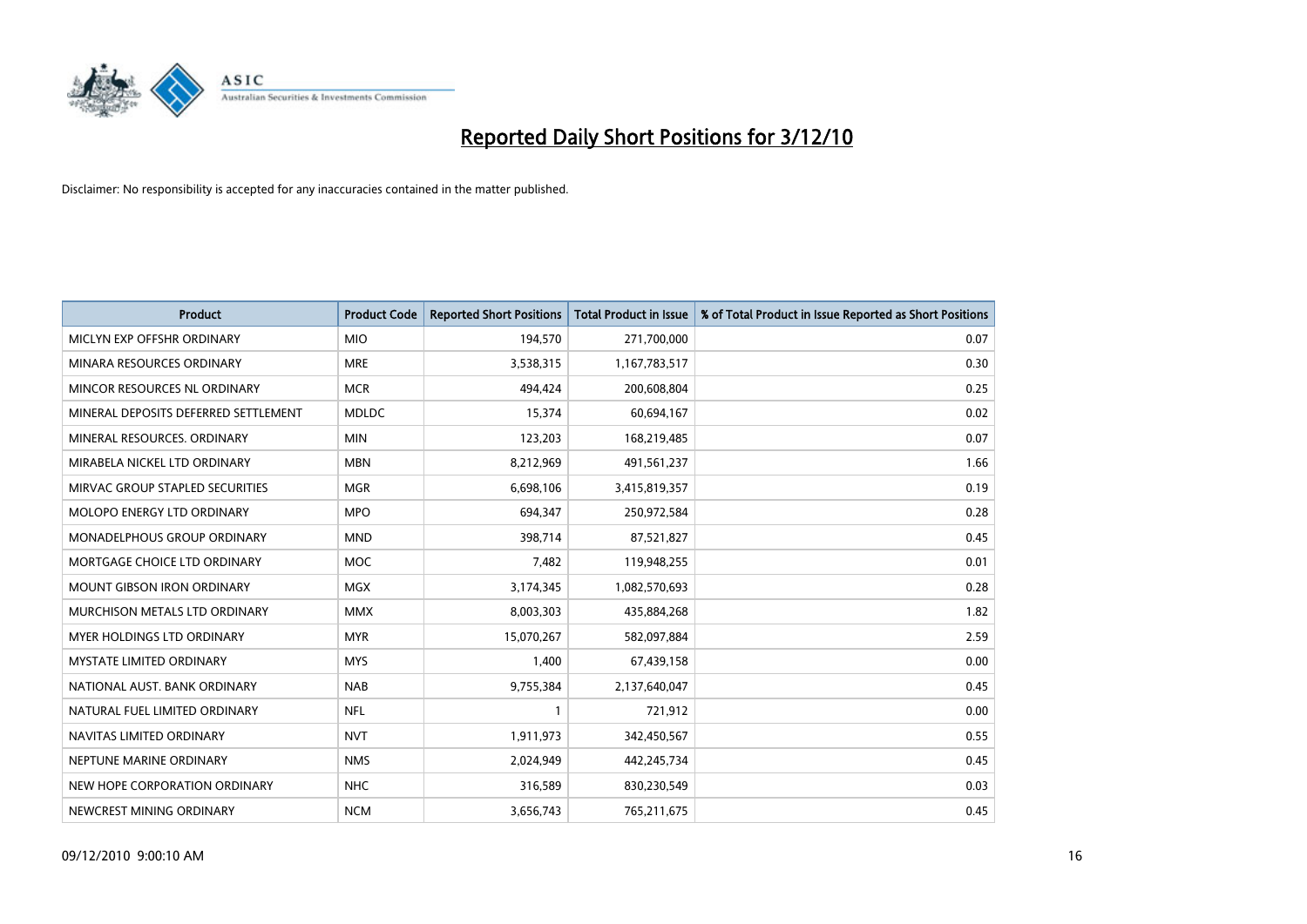

| <b>Product</b>                        | <b>Product Code</b> | <b>Reported Short Positions</b> | Total Product in Issue | % of Total Product in Issue Reported as Short Positions |
|---------------------------------------|---------------------|---------------------------------|------------------------|---------------------------------------------------------|
| NEWS CORP A NON-VOTING CDI            | <b>NWSLV</b>        | 981,981                         | 1,828,204,254          | 0.04                                                    |
| NEWS CORP B VOTING CDI                | <b>NWS</b>          | 7,073,221                       | 798,520,953            | 0.89                                                    |
| NEXBIS LIMITED ORDINARY               | <b>NBS</b>          | 63,733                          | 798,356,704            | 0.01                                                    |
| NEXUS ENERGY LIMITED ORDINARY         | <b>NXS</b>          | 6,085,077                       | 1,020,257,304          | 0.60                                                    |
| NIB HOLDINGS LIMITED ORDINARY         | <b>NHF</b>          | 4,911                           | 495,294,322            | 0.00                                                    |
| NICK SCALI LIMITED ORDINARY           | <b>NCK</b>          | 35,846                          | 81,000,000             | 0.04                                                    |
| NIDO PETROLEUM ORDINARY               | <b>NDO</b>          | 183,244                         | 1,266,550,321          | 0.01                                                    |
| NKWE PLATINUM 10C US COMMON           | <b>NKP</b>          | 240,577                         | 559,651,184            | 0.05                                                    |
| NORTHERN CREST ORDINARY               | <b>NOC</b>          | 24,345                          | 116,074,781            | 0.02                                                    |
| NORTHERN IRON LTD ORDINARY            | <b>NFE</b>          | 1,391,647                       | 336,084,863            | 0.41                                                    |
| NOVOGEN LIMITED ORDINARY              | <b>NRT</b>          | 56,449                          | 102,125,894            | 0.06                                                    |
| NRW HOLDINGS LIMITED ORDINARY         | <b>NWH</b>          | 1,915,344                       | 251,223,000            | 0.76                                                    |
| NUFARM LIMITED ORDINARY               | <b>NUF</b>          | 4,480,808                       | 261,775,731            | 1.69                                                    |
| NUPLEX INDUSTRIES ORDINARY            | <b>NPX</b>          | 77,095                          | 195,060,783            | 0.04                                                    |
| NYOTA MINERALS LTD ORDINARY           | <b>NYO</b>          | 737,500                         | 453,310,583            | 0.16                                                    |
| OAKTON LIMITED ORDINARY               | <b>OKN</b>          | 552,814                         | 93,674,235             | 0.59                                                    |
| OCEANAGOLD CORP. CHESS DEPOSITARY INT | <b>OGC</b>          | 1,298,861                       | 261,897,612            | 0.49                                                    |
| OCEANIA CAPITAL LTD ORDINARY          | <b>OCP</b>          | 2,500                           | 91,921,295             | 0.00                                                    |
| OIL SEARCH LTD ORDINARY               | OSH                 | 20,634,795                      | 1,312,888,303          | 1.55                                                    |
| <b>OILEX LTD ORDINARY</b>             | <b>OEX</b>          | 97,170                          | 220,074,885            | 0.04                                                    |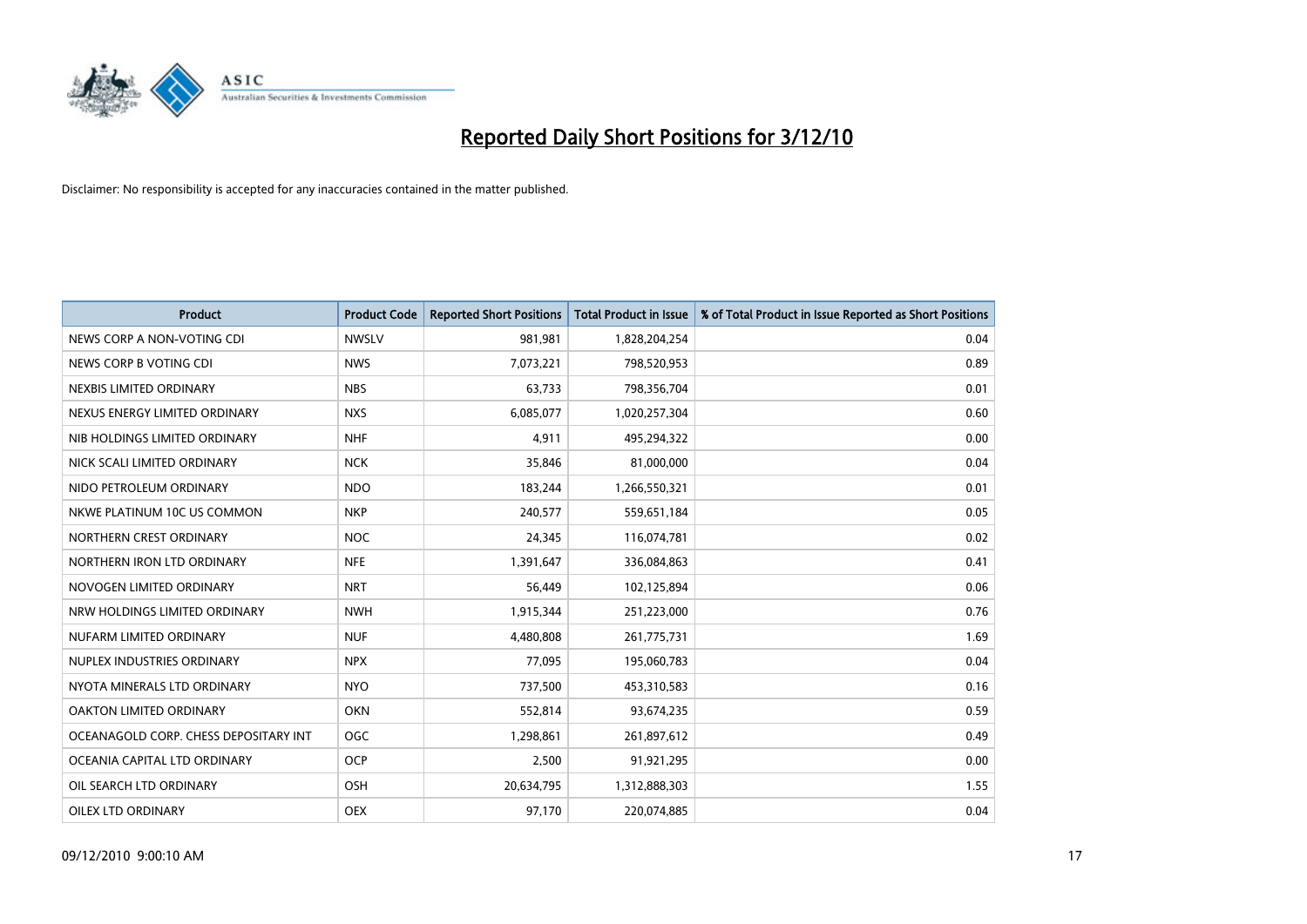

| <b>Product</b>                          | <b>Product Code</b> | <b>Reported Short Positions</b> | Total Product in Issue | % of Total Product in Issue Reported as Short Positions |
|-----------------------------------------|---------------------|---------------------------------|------------------------|---------------------------------------------------------|
| OM HOLDINGS LIMITED ORDINARY            | OMH                 | 1,379,315                       | 503,085,150            | 0.27                                                    |
| <b>ONESTEEL LIMITED ORDINARY</b>        | OST                 | 2,273,977                       | 1,334,683,421          | 0.15                                                    |
| ORICA LIMITED ORDINARY                  | ORI                 | 1,241,697                       | 362,100,430            | 0.31                                                    |
| ORIGIN ENERGY ORDINARY                  | <b>ORG</b>          | 6,170,220                       | 884,593,012            | 0.66                                                    |
| OROCOBRE LIMITED ORDINARY               | <b>ORE</b>          | 23,561                          | 91,181,996             | 0.02                                                    |
| OROTONGROUP LIMITED ORDINARY            | ORL                 | 5,897                           | 40,880,902             | 0.01                                                    |
| OTTO ENERGY LIMITED ORDINARY            | <b>OEL</b>          | 109,204                         | 1,134,540,071          | 0.01                                                    |
| OZ MINERALS ORDINARY                    | OZL                 | 24,467,427                      | 3,238,546,504          | 0.73                                                    |
| PACIFIC BRANDS ORDINARY                 | <b>PBG</b>          | 3,906,830                       | 931,386,248            | 0.43                                                    |
| PALADIN ENERGY LTD ORDINARY             | <b>PDN</b>          | 22,635,847                      | 725,357,086            | 3.13                                                    |
| PANAUST LIMITED ORDINARY                | <b>PNA</b>          | 8,383,495                       | 2,955,176,819          | 0.28                                                    |
| PANORAMIC RESOURCES ORDINARY            | PAN                 | 918,355                         | 206,075,342            | 0.45                                                    |
| PAPERLINX LIMITED ORDINARY              | <b>PPX</b>          | 11,963,068                      | 603,580,761            | 1.96                                                    |
| PAPERLINX SPS TRUST STEP UP PERP. PREF. | <b>PXUPA</b>        | 5,000                           | 2,850,000              | 0.18                                                    |
| PATTIES FOODS LTD ORDINARY              | PFL                 |                                 | 138,908,853            | 0.00                                                    |
| PEAK RESOURCES ORDINARY                 | <b>PEK</b>          | 92,626                          | 129,823,207            | 0.07                                                    |
| PEET LIMITED ORDINARY                   | <b>PPC</b>          | 213,934                         | 302,965,804            | 0.07                                                    |
| PENINSULA ENERGY LTD ORDINARY           | <b>PEN</b>          | 5,000                           | 1,641,797,877          | 0.00                                                    |
| PERILYA LIMITED ORDINARY                | PEM                 | 785,577                         | 526,075,563            | 0.15                                                    |
| PERPETUAL LIMITED ORDINARY              | PPT                 | 1,913,357                       | 43,692,215             | 4.40                                                    |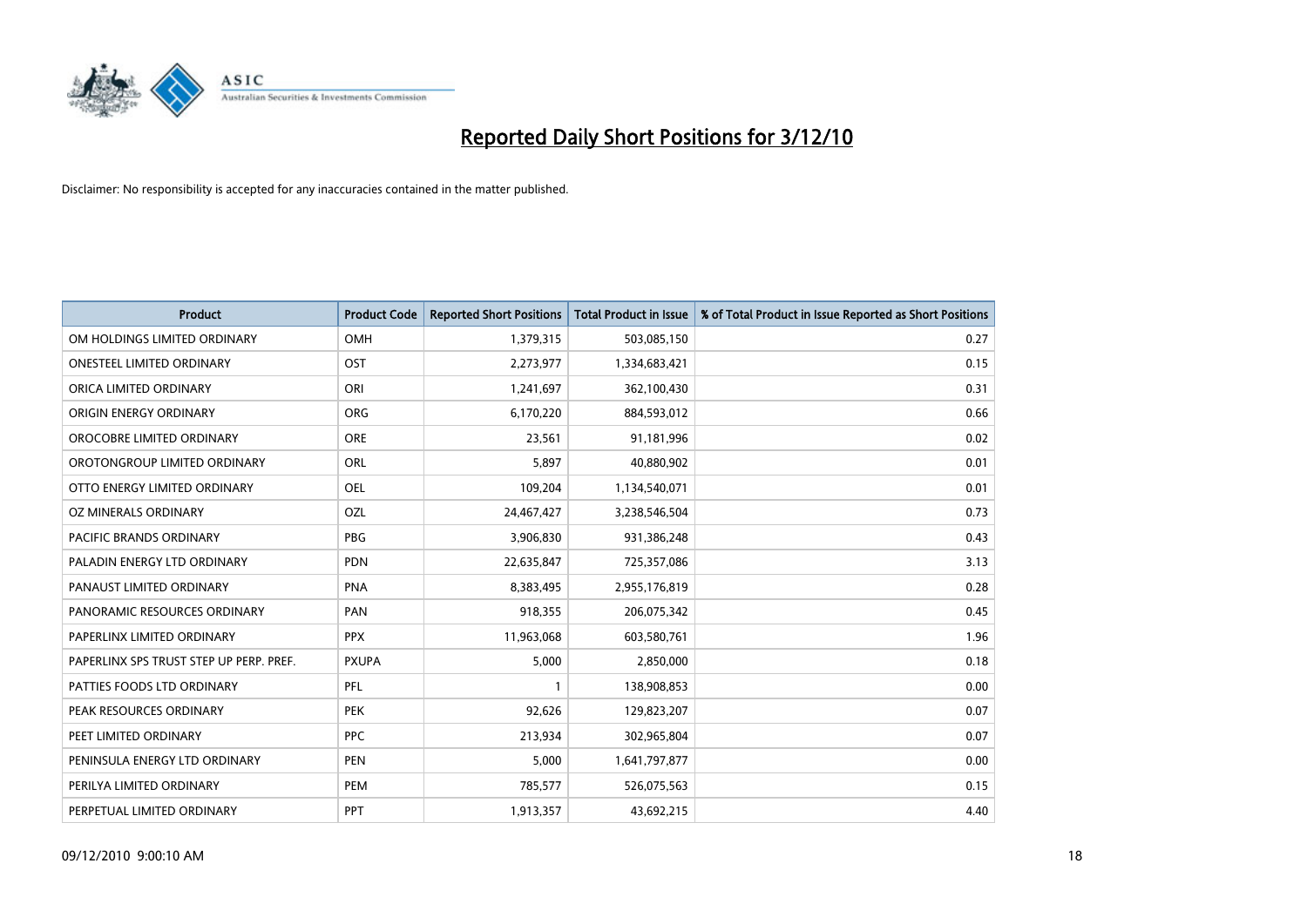

| <b>Product</b>                       | <b>Product Code</b> | <b>Reported Short Positions</b> | Total Product in Issue | % of Total Product in Issue Reported as Short Positions |
|--------------------------------------|---------------------|---------------------------------|------------------------|---------------------------------------------------------|
| PERSEUS MINING LTD ORDINARY          | PRU                 | 1,007,712                       | 421,517,088            | 0.23                                                    |
| PETSEC ENERGY ORDINARY               | <b>PSA</b>          | 223,332                         | 231,283,622            | 0.10                                                    |
| PHARMAXIS LTD ORDINARY               | <b>PXS</b>          | 1,222,737                       | 226,106,434            | 0.55                                                    |
| PHOTON GROUP LTD ORDINARY            | <b>PGA</b>          | 250,510                         | 1,540,543,357          | 0.02                                                    |
| PIKE RIVER COAL ORDINARY             | <b>PRC</b>          | 257,595                         | 405,513,933            | 0.06                                                    |
| PLATINUM ASSET ORDINARY              | <b>PTM</b>          | 2,334,560                       | 561,347,878            | 0.39                                                    |
| PLATINUM AUSTRALIA ORDINARY          | <b>PLA</b>          | 11,704,116                      | 368,172,255            | 3.18                                                    |
| PLATINUM CAPITAL LTD ORDINARY        | <b>PMC</b>          |                                 | 163,732,888            | 0.00                                                    |
| PLUTON RESOURCES ORDINARY            | PLV                 | 73,657                          | 179,457,362            | 0.04                                                    |
| <b>PMP LIMITED ORDINARY</b>          | <b>PMP</b>          | 347,623                         | 335,338,483            | 0.10                                                    |
| PORT BOUVARD LIMITED ORDINARY        | PBD                 | 6,754                           | 593,868,295            | 0.00                                                    |
| PREMIER INVESTMENTS ORDINARY         | <b>PMV</b>          | 133,063                         | 155,030,045            | 0.08                                                    |
| PRIMARY HEALTH CARE ORDINARY         | <b>PRY</b>          | 9,230,041                       | 496,043,188            | 1.86                                                    |
| PRIME INFR GROUP. STAPLED SECURITIES | PIH                 | 837,199                         | 351,776,795            | 0.24                                                    |
| PRIME MEDIA GRP LTD ORDINARY         | PRT                 | $\overline{2}$                  | 366,330,303            | 0.00                                                    |
| PRIMEAG AUSTRALIA ORDINARY           | PAG                 | 311,454                         | 150,569,976            | 0.21                                                    |
| PROGEN PHARMACEUTIC ORDINARY         | <b>PGL</b>          | 151,596                         | 24,709,097             | 0.61                                                    |
| PROGRAMMED ORDINARY                  | <b>PRG</b>          | 652,155                         | 118,169,908            | 0.57                                                    |
| PSIVIDA CORP CDI 1:1                 | <b>PVA</b>          | 6.878                           | 7,805,836              | 0.09                                                    |
| <b>OANTAS AIRWAYS ORDINARY</b>       | QAN                 | 27,137,021                      | 2,265,123,620          | 1.20                                                    |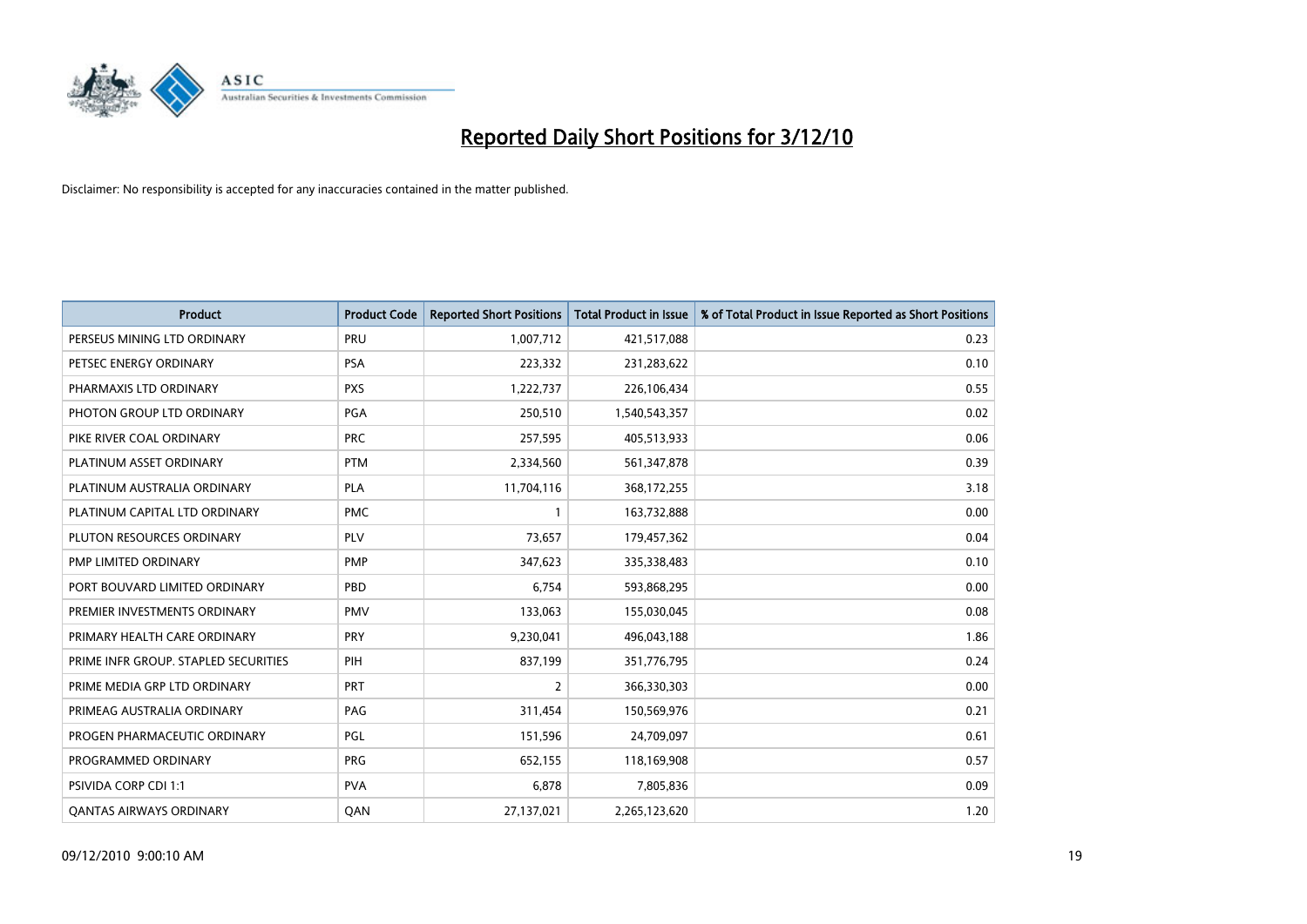

| <b>Product</b>                      | <b>Product Code</b> | <b>Reported Short Positions</b> | <b>Total Product in Issue</b> | % of Total Product in Issue Reported as Short Positions |
|-------------------------------------|---------------------|---------------------------------|-------------------------------|---------------------------------------------------------|
| OBE INSURANCE GROUP ORDINARY        | OBE                 | 18,773,548                      | 1,051,620,743                 | 1.76                                                    |
| OR NATIONAL LIMITED ORDINARY        | <b>ORN</b>          | 30,660,209                      | 2,440,000,000                 | 1.26                                                    |
| RAMELIUS RESOURCES ORDINARY         | <b>RMS</b>          | 37,248                          | 291,208,795                   | 0.01                                                    |
| RAMSAY HEALTH CARE ORDINARY         | <b>RHC</b>          | 2,761,137                       | 202,081,252                   | 1.37                                                    |
| RANGE RESOURCES LTD ORDINARY        | <b>RRS</b>          | 75,000                          | 1,192,102,885                 | 0.01                                                    |
| <b>RCR TOMLINSON ORDINARY</b>       | <b>RCR</b>          | 68,067                          | 131,887,672                   | 0.05                                                    |
| <b>REA GROUP ORDINARY</b>           | <b>REA</b>          | 52,554                          | 129,691,280                   | 0.04                                                    |
| <b>RED FORK ENERGY ORDINARY</b>     | <b>RFE</b>          | 7,696                           | 139,535,000                   | 0.01                                                    |
| REDFLEX HOLDINGS ORDINARY           | <b>RDF</b>          | 858                             | 110,345,599                   | 0.00                                                    |
| <b>REED RESOURCES LTD ORDINARY</b>  | <b>RDR</b>          | 268,205                         | 192,271,768                   | 0.14                                                    |
| <b>REGIS RESOURCES ORDINARY</b>     | <b>RRL</b>          | 1,553,685                       | 429,555,834                   | 0.36                                                    |
| RESMED INC CDI 10:1                 | <b>RMD</b>          | 8,276,142                       | 1,516,163,980                 | 0.54                                                    |
| <b>RESOLUTE MINING ORDINARY</b>     | <b>RSG</b>          | 2,548,627                       | 451,648,787                   | 0.57                                                    |
| RESOURCE EQUIP LTD ORDINARY         | <b>ROL</b>          | 130,876                         | 154,591,363                   | 0.08                                                    |
| <b>RESOURCE GENERATION ORDINARY</b> | <b>RES</b>          | 470,265                         | 210,080,530                   | 0.23                                                    |
| REVERSE CORP LIMITED ORDINARY       | <b>REF</b>          | 25,141                          | 92,382,175                    | 0.03                                                    |
| REX MINERALS LIMITED ORDINARY       | <b>RXM</b>          | 81,278                          | 133,284,460                   | 0.06                                                    |
| RHG LIMITED ORDINARY                | <b>RHG</b>          | 323,377                         | 318,745,978                   | 0.10                                                    |
| <b>RIDLEY CORPORATION ORDINARY</b>  | <b>RIC</b>          | 53,937                          | 307,817,071                   | 0.02                                                    |
| RIO TINTO LIMITED ORDINARY          | <b>RIO</b>          | 17,275,125                      | 435,758,720                   | 3.97                                                    |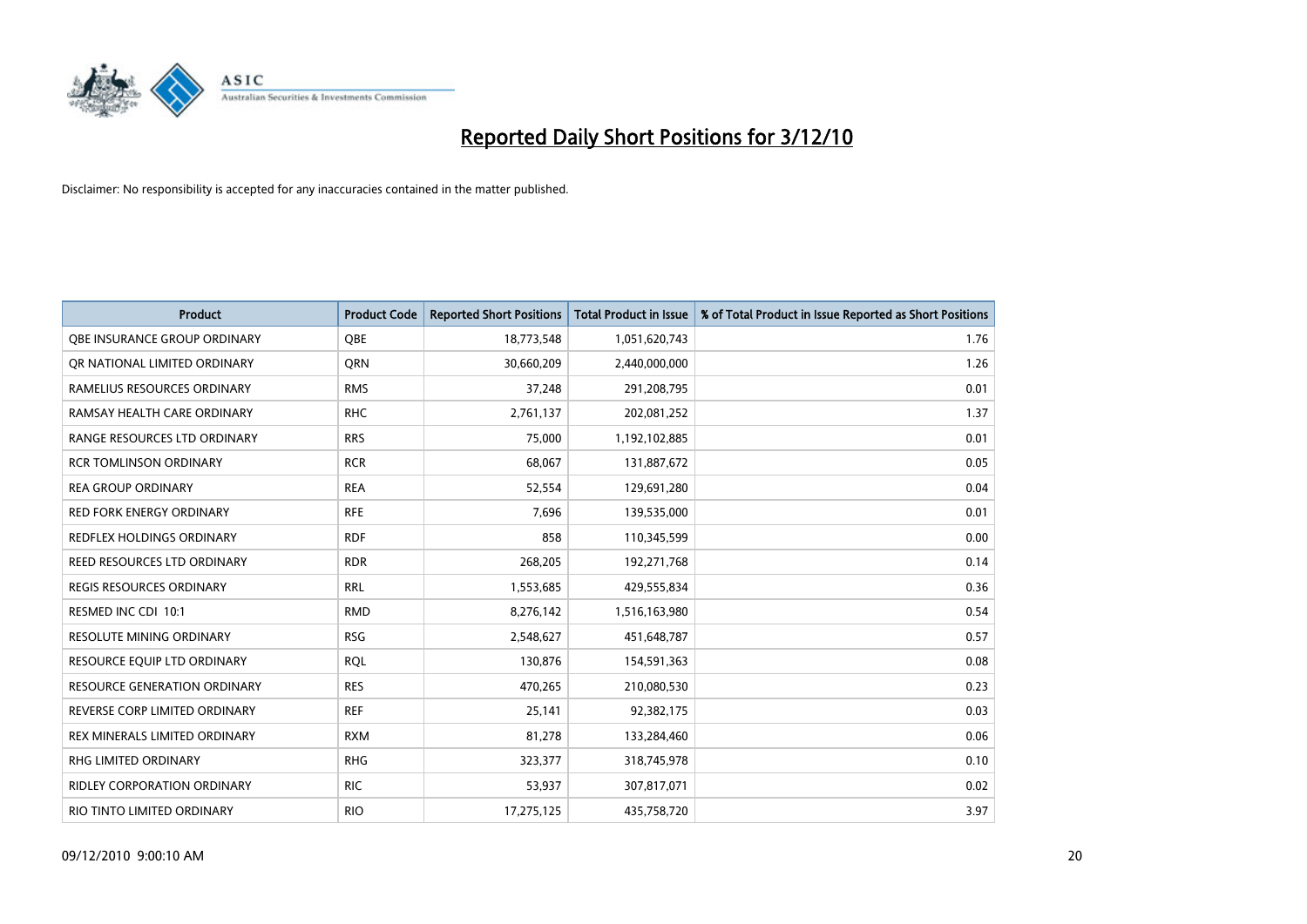

| <b>Product</b>                    | <b>Product Code</b> | <b>Reported Short Positions</b> | <b>Total Product in Issue</b> | % of Total Product in Issue Reported as Short Positions |
|-----------------------------------|---------------------|---------------------------------|-------------------------------|---------------------------------------------------------|
| <b>RIVERCITY MOTORWAY STAPLED</b> | <b>RCY</b>          | 400,208                         | 957,010,115                   | 0.04                                                    |
| RIVERSDALE MINING ORDINARY        | <b>RIV</b>          | 1,791,193                       | 236,546,188                   | 0.74                                                    |
| ROBUST RESOURCES ORDINARY         | <b>ROL</b>          | 118,626                         | 74,974,326                    | 0.16                                                    |
| ROC OIL COMPANY ORDINARY          | <b>ROC</b>          | 3,361,793                       | 713,154,560                   | 0.48                                                    |
| SAI GLOBAL LIMITED ORDINARY       | SAI                 | 172,893                         | 197,905,160                   | 0.08                                                    |
| SALMAT LIMITED ORDINARY           | <b>SLM</b>          | 107,165                         | 159,241,983                   | 0.07                                                    |
| SAMSON OIL & GAS LTD ORDINARY     | SSN                 | 390.000                         | 1,664,588,164                 | 0.02                                                    |
| SANDFIRE RESOURCES ORDINARY       | <b>SFR</b>          | 89,296                          | 142,537,496                   | 0.05                                                    |
| <b>SANTOS LTD ORDINARY</b>        | <b>STO</b>          | 4,552,072                       | 834,142,456                   | 0.55                                                    |
| SARACEN MINERAL ORDINARY          | <b>SAR</b>          | 211,032                         | 492,151,415                   | 0.04                                                    |
| SEDGMAN LIMITED ORDINARY          | <b>SDM</b>          | 157,892                         | 207,997,898                   | 0.07                                                    |
| SEEK LIMITED ORDINARY             | <b>SEK</b>          | 3,382,433                       | 336,584,488                   | 0.98                                                    |
| SENETAS CORPORATION ORDINARY      | <b>SEN</b>          | 756,999                         | 461,522,263                   | 0.16                                                    |
| SERVCORP LIMITED ORDINARY         | SRV                 | 168,919                         | 98,440,807                    | 0.17                                                    |
| SERVICE STREAM ORDINARY           | <b>SSM</b>          | 344,663                         | 283,418,867                   | 0.12                                                    |
| SEVEN GROUP HOLDINGS ORDINARY     | <b>SVW</b>          | 288,560                         | 305,410,281                   | 0.09                                                    |
| SIGMA PHARMACEUTICAL ORDINARY     | SIP                 | 11,343,954                      | 1,178,626,572                 | 0.97                                                    |
| SILEX SYSTEMS ORDINARY            | <b>SLX</b>          | 216,504                         | 149,506,391                   | 0.12                                                    |
| SILVER LAKE RESOURCE ORDINARY     | <b>SLR</b>          | 184,104                         | 178,882,838                   | 0.10                                                    |
| SIMS METAL MGMT LTD ORDINARY      | <b>SGM</b>          | 4,256,545                       | 204,740,467                   | 2.06                                                    |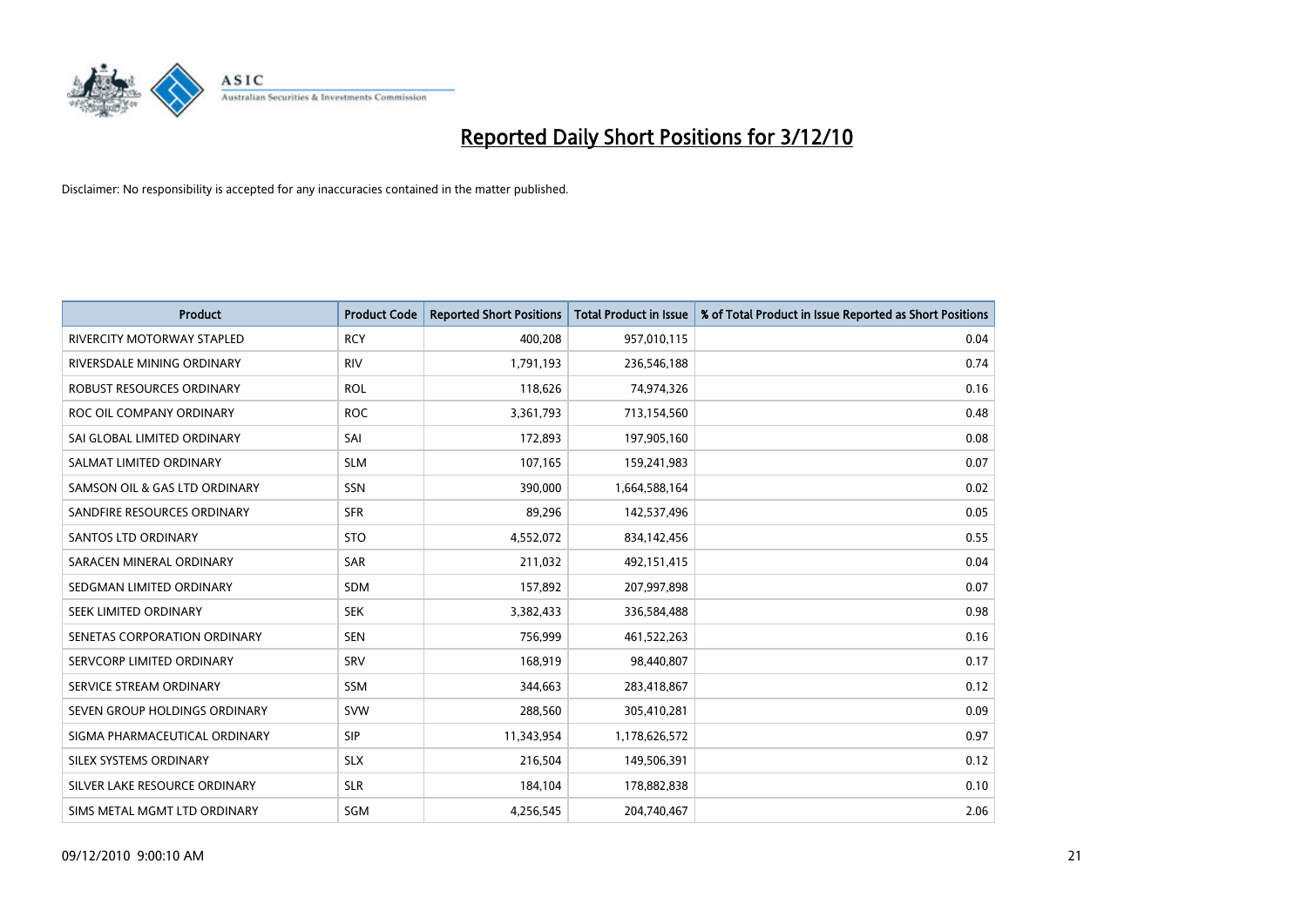

| <b>Product</b>                           | <b>Product Code</b> | <b>Reported Short Positions</b> | <b>Total Product in Issue</b> | % of Total Product in Issue Reported as Short Positions |
|------------------------------------------|---------------------|---------------------------------|-------------------------------|---------------------------------------------------------|
| SINGAPORE TELECOMM. CHESS DEPOSITARY INT | SGT                 | 3,631,370                       | 381,238,779                   | 0.96                                                    |
| SKILLED GROUP LTD ORDINARY               | <b>SKE</b>          | 109,726                         | 190,738,408                   | 0.05                                                    |
| SKY CITY ENTERTAIN, ORDINARY             | <b>SKC</b>          | 14,391,956                      | 575,114,687                   | 2.50                                                    |
| SKY NETWORK ORDINARY                     | <b>SKT</b>          | 1,284,317                       | 389,139,785                   | 0.33                                                    |
| SMS MANAGEMENT, ORDINARY                 | <b>SMX</b>          | 33,139                          | 67,661,358                    | 0.05                                                    |
| SONIC HEALTHCARE ORDINARY                | <b>SHL</b>          | 5,651,101                       | 388,429,875                   | 1.48                                                    |
| SOUL PATTINSON (W.H) ORDINARY            | SOL                 | 744                             | 238,640,580                   | 0.00                                                    |
| SP AUSNET STAPLED SECURITIES             | SPN                 | 3,513,554                       | 2,748,353,504                 | 0.12                                                    |
| SPARK INFRASTRUCTURE STAPLED SECURITIES  | SKI                 | 8,240,128                       | 1,326,734,264                 | 0.62                                                    |
| SPDR 200 FUND ETF UNITS                  | STW                 | 4,693                           | 57,528,081                    | 0.01                                                    |
| <b>SPDR 50 FUND ETF UNITS</b>            | SFY                 | 5,500                           | 5,665,922                     | 0.10                                                    |
| SPECIALTY FASHION ORDINARY               | <b>SFH</b>          | 1,025,691                       | 191,268,264                   | 0.54                                                    |
| SPOTLESS GROUP LTD ORDINARY              | SPT                 | 1,167,766                       | 261,070,153                   | 0.46                                                    |
| ST BARBARA LIMITED ORDINARY              | <b>SBM</b>          | 816,644                         | 325,615,389                   | 0.23                                                    |
| STAGING CONNECTIONS ORDINARY             | <b>STG</b>          | 2,917,189                       | 78,317,726                    | 3.72                                                    |
| STANMORE COAL LTD ORDINARY               | <b>SMR</b>          | 17,231                          | 77,750,738                    | 0.02                                                    |
| STARPHARMA HOLDINGS ORDINARY             | SPL                 | 1.703                           | 240,622,208                   | 0.00                                                    |
| STH AMERICAN COR LTD ORDINARY            | SAY                 | 9,200                           | 233,651,371                   | 0.00                                                    |
| STHN CROSS MEDIA ORDINARY                | <b>SXL</b>          | 441,445                         | 378,827,750                   | 0.11                                                    |
| STOCKLAND UNITS/ORD STAPLED              | SGP                 | 13,403,651                      | 2,383,036,717                 | 0.55                                                    |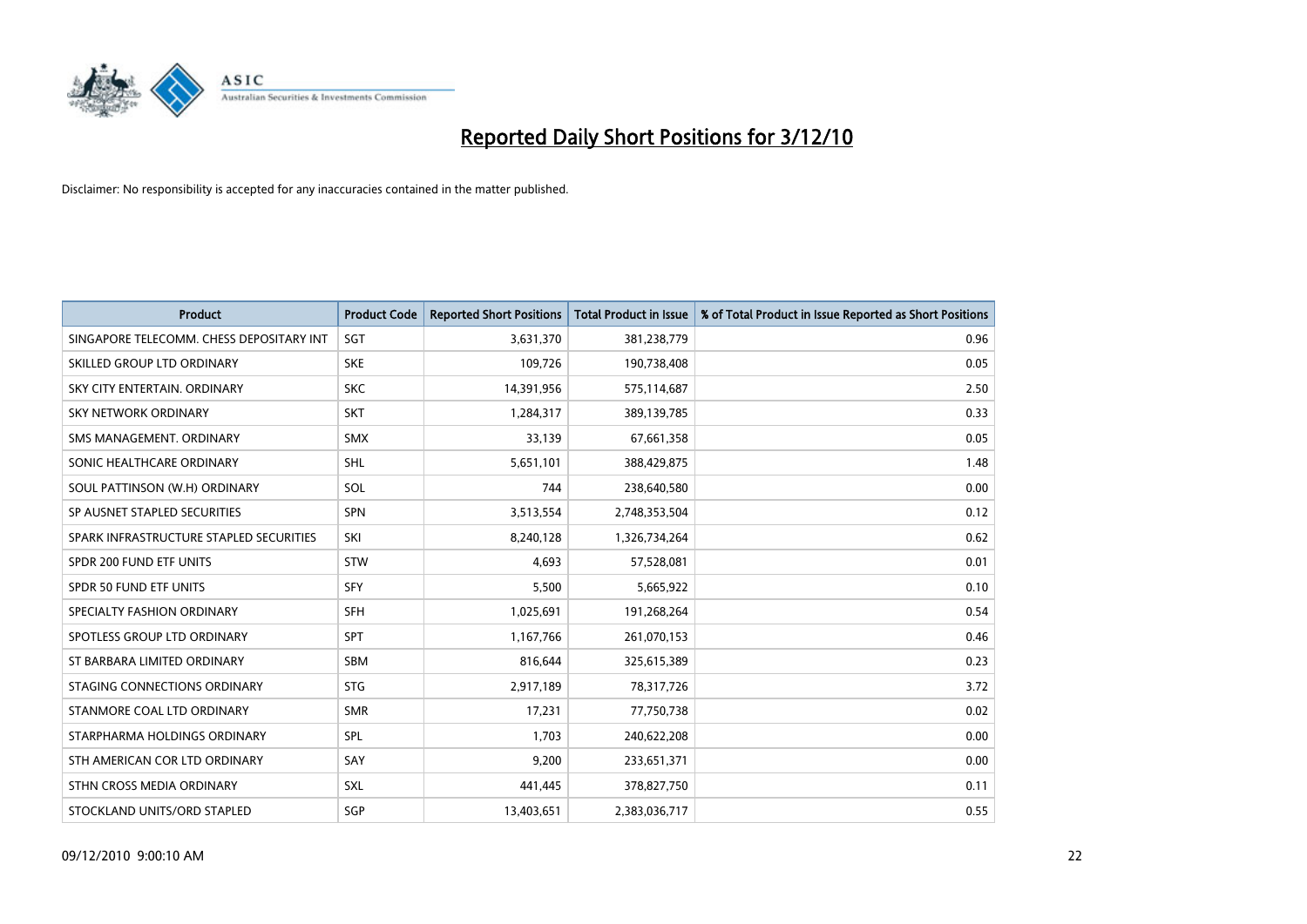

| <b>Product</b>                      | <b>Product Code</b> | <b>Reported Short Positions</b> | <b>Total Product in Issue</b> | % of Total Product in Issue Reported as Short Positions |
|-------------------------------------|---------------------|---------------------------------|-------------------------------|---------------------------------------------------------|
| <b>STRAITS RESOURCES ORDINARY</b>   | SRL                 | 4,328,256                       | 255,203,613                   | 1.68                                                    |
| STW COMMUNICATIONS ORDINARY         | SGN                 | 222,292                         | 364,310,964                   | 0.06                                                    |
| SUNCORP-METWAY, ORDINARY            | SUN                 | 5,794,186                       | 1,281,390,524                 | 0.43                                                    |
| SUNDANCE RESOURCES ORDINARY         | <b>SDL</b>          | 15,208,368                      | 2,709,995,932                 | 0.56                                                    |
| SUNLAND GROUP LTD ORDINARY          | <b>SDG</b>          | 60,121                          | 244,284,103                   | 0.02                                                    |
| SUPER CHEAP AUTO GRP ORDINARY       | <b>SUL</b>          | 63,445                          | 128,902,619                   | 0.04                                                    |
| SWICK MINING ORDINARY               | <b>SWK</b>          | 1,548                           | 236,724,970                   | 0.00                                                    |
| SYMEX HOLDINGS ORDINARY             | <b>SYM</b>          | 6,633                           | 125,037,628                   | 0.01                                                    |
| TABCORP HOLDINGS LTD ORDINARY       | <b>TAH</b>          | 2,569,450                       | 684,918,140                   | 0.37                                                    |
| <b>TALENT2 INTERNATION ORDINARY</b> | <b>TWO</b>          | $\overline{7}$                  | 141,671,625                   | 0.00                                                    |
| TALISMAN MINING ORDINARY            | <b>TLM</b>          | 66,954                          | 113,287,256                   | 0.06                                                    |
| TANAMI GOLD NL ORDINARY             | <b>TAM</b>          | 73,639                          | 260,947,676                   | 0.03                                                    |
| TAP OIL LIMITED ORDINARY            | TAP                 | 604,520                         | 240,967,311                   | 0.25                                                    |
| TASSAL GROUP LIMITED ORDINARY       | <b>TGR</b>          | 1,921,585                       | 146,304,404                   | 1.29                                                    |
| <b>TATTS GROUP LTD ORDINARY</b>     | <b>TTS</b>          | 5,907,415                       | 1,300,888,465                 | 0.43                                                    |
| TELECOM CORPORATION ORDINARY        | <b>TEL</b>          | 28,186,597                      | 1,924,581,727                 | 1.47                                                    |
| TELSTRA CORPORATION. ORDINARY       | <b>TLS</b>          | 21,209,619                      | 12,443,074,357                | 0.15                                                    |
| TEN NETWORK HOLDINGS ORDINARY       | <b>TEN</b>          | 14,772,780                      | 1,045,236,720                 | 1.42                                                    |
| TFS CORPORATION LTD ORDINARY        | <b>TFC</b>          | 63,054                          | 227,360,909                   | 0.02                                                    |
| THE REJECT SHOP ORDINARY            | <b>TRS</b>          | 14,185                          | 26,033,570                    | 0.05                                                    |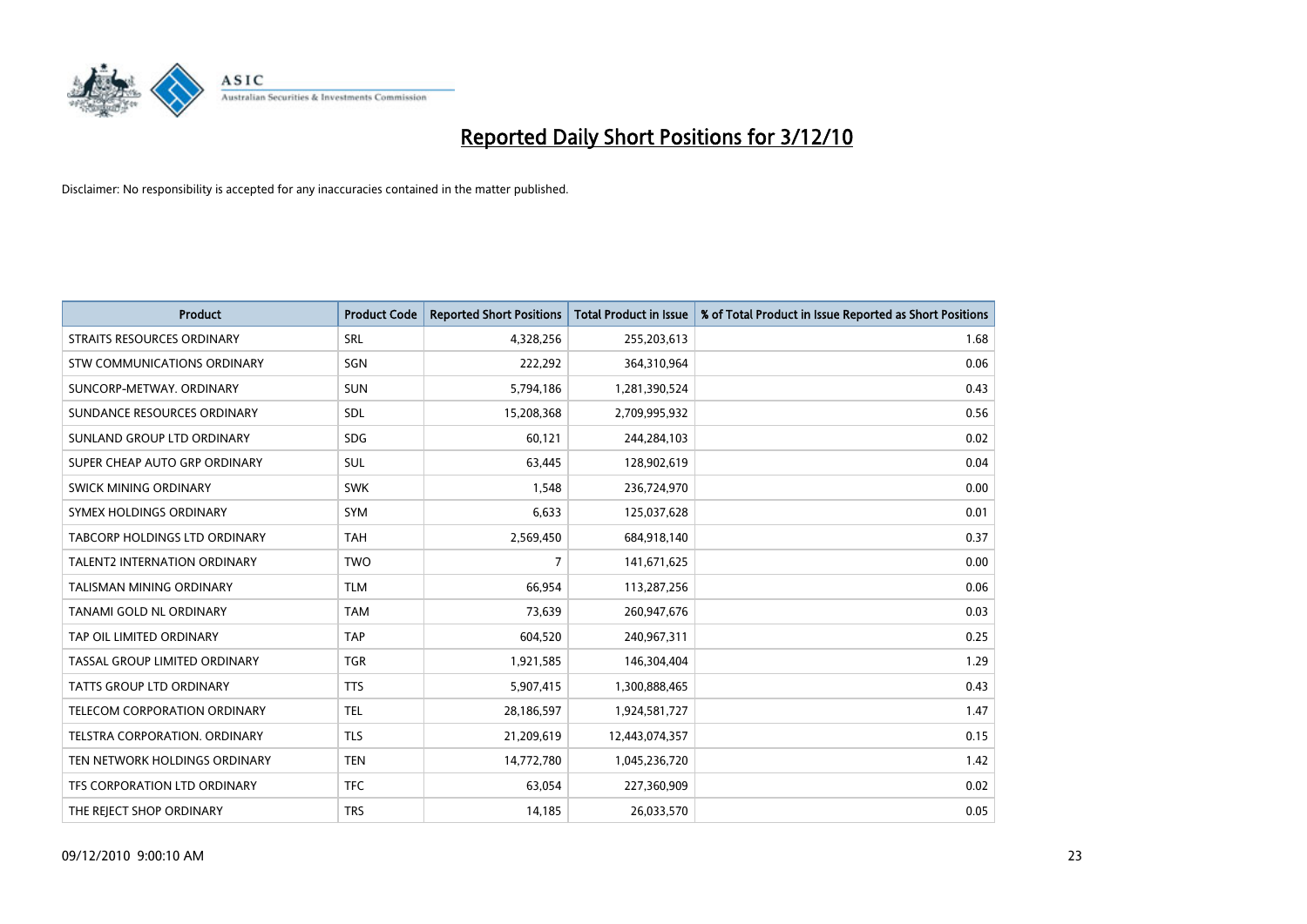

| <b>Product</b>                          | <b>Product Code</b> | <b>Reported Short Positions</b> | <b>Total Product in Issue</b> | % of Total Product in Issue Reported as Short Positions |
|-----------------------------------------|---------------------|---------------------------------|-------------------------------|---------------------------------------------------------|
| THOR MINING PLC CHESS DEPOSITARY        | <b>THR</b>          | 2,307                           | 288,754,017                   | 0.00                                                    |
| THORN GROUP LIMITED ORDINARY            | <b>TGA</b>          | 2,361                           | 129,459,770                   | 0.00                                                    |
| <b>TIGER RESOURCES ORDINARY</b>         | <b>TGS</b>          | 171,665                         | 596,873,151                   | 0.03                                                    |
| TIMBERCORP LIMITED ORDINARY             | <b>TIM</b>          | 90,075                          | 352,071,429                   | 0.02                                                    |
| <b>TISHMAN SPEYER UNITS</b>             | <b>TSO</b>          | 49,427                          | 338,440,904                   | 0.01                                                    |
| TNG LIMITED ORDINARY                    | <b>TNG</b>          | 4,321                           | 258,055,076                   | 0.00                                                    |
| TOLL HOLDINGS LTD ORDINARY              | <b>TOL</b>          | 12,075,126                      | 706,577,616                   | 1.72                                                    |
| TORO ENERGY LIMITED ORDINARY            | <b>TOE</b>          | 35,404                          | 964,936,676                   | 0.00                                                    |
| <b>TOWER AUSTRALIA ORDINARY</b>         | <b>TAL</b>          | 712,423                         | 415,928,881                   | 0.17                                                    |
| <b>TOWER LIMITED ORDINARY</b>           | <b>TWR</b>          | 691,133                         | 260,631,787                   | 0.26                                                    |
| TOX FREE SOLUTIONS ORDINARY             | <b>TOX</b>          | 119,017                         | 91,855,500                    | 0.12                                                    |
| TPG TELECOM LIMITED ORDINARY            | <b>TPM</b>          | 1,775,848                       | 775,522,421                   | 0.22                                                    |
| TRANSFIELD SERV INFR STAPLED SECURITIES | <b>TSI</b>          | 382,205                         | 434,862,971                   | 0.09                                                    |
| <b>TRANSFIELD SERVICES ORDINARY</b>     | <b>TSE</b>          | 2,220,873                       | 441,350,229                   | 0.52                                                    |
| TRANSPACIFIC INDUST, ORDINARY           | <b>TPI</b>          | 8,910,074                       | 960,638,735                   | 0.90                                                    |
| TRANSURBAN GROUP TRIPLE STAPLED SEC.    | <b>TCL</b>          | 5,251,763                       | 1,441,290,633                 | 0.35                                                    |
| TRINITY GROUP STAPLED SECURITIES        | <b>TCO</b>          | 3,419                           | 231,701,539                   | 0.00                                                    |
| TROY RESOURCES NL ORDINARY              | <b>TRY</b>          | 22,094                          | 87,474,323                    | 0.02                                                    |
| UGL LIMITED ORDINARY                    | <b>UGL</b>          | 4,412,251                       | 166,028,705                   | 2.66                                                    |
| UNILIFE CORPORATION CDI US PROHIBITED   | <b>UNS</b>          | 76,794                          | 240,497,820                   | 0.03                                                    |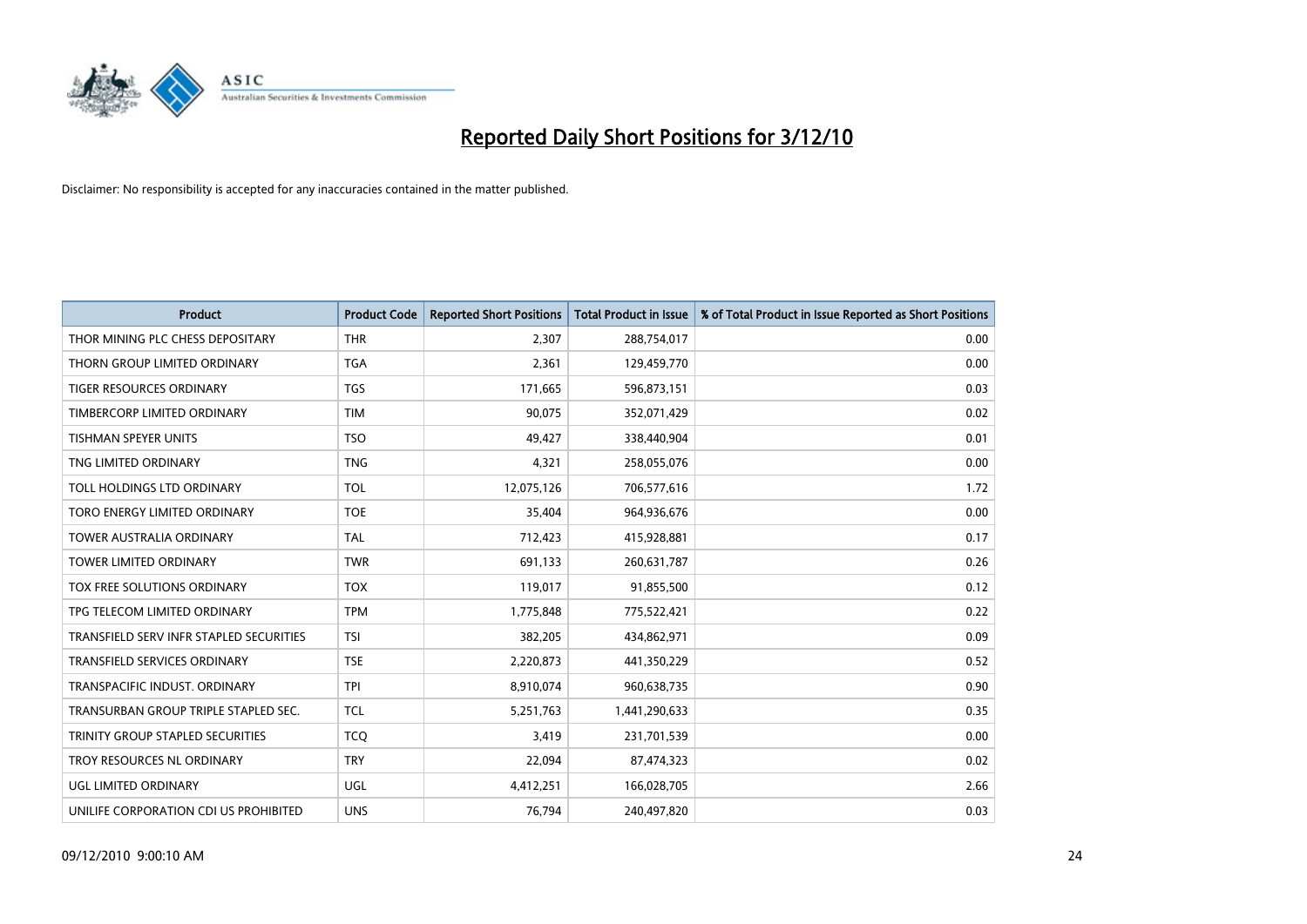

| <b>Product</b>                            | <b>Product Code</b> | <b>Reported Short Positions</b> | Total Product in Issue | % of Total Product in Issue Reported as Short Positions |
|-------------------------------------------|---------------------|---------------------------------|------------------------|---------------------------------------------------------|
| <b>UXC LIMITED ORDINARY</b>               | <b>UXC</b>          | 14,271                          | 305,789,718            | 0.00                                                    |
| VALAD PROPERTY GROUP STAPLED US PROHIBIT. | <b>VPG</b>          | 3,761,031                       | 115,108,116            | 3.27                                                    |
| <b>VDM GROUP LIMITED ORDINARY</b>         | <b>VMG</b>          | 11,116                          | 193,127,749            | 0.01                                                    |
| <b>VENTURE MINERALS ORDINARY</b>          | <b>VMS</b>          | 6,500                           | 220,943,592            | 0.00                                                    |
| <b>VIRGIN BLUE HOLDINGS ORDINARY</b>      | <b>VBA</b>          | 14,010,966                      | 2,209,126,568          | 0.64                                                    |
| <b>VISION GROUP HLDGS ORDINARY</b>        | <b>VGH</b>          | 78,000                          | 72,771,187             | 0.11                                                    |
| <b>VITA GROUP LTD ORDINARY</b>            | <b>VTG</b>          | 75,190                          | 142,499,800            | 0.05                                                    |
| VITERRA INC CDI 1:1                       | <b>VTA</b>          | 4,177                           | 68,629,939             | 0.01                                                    |
| VNGD ALL-WORLD EX-US CDI 1:1              | <b>VEU</b>          | 5,646                           | 508,668                | 1.11                                                    |
| <b>WAREHOUSE GROUP ORDINARY</b>           | <b>WHS</b>          | 251,483                         | 311,195,868            | 0.08                                                    |
| <b>WATPAC LIMITED ORDINARY</b>            | <b>WTP</b>          | 7,535                           | 183,341,382            | 0.00                                                    |
| <b>WDS LIMITED ORDINARY</b>               | <b>WDS</b>          | 9,523                           | 143,107,458            | 0.01                                                    |
| WEBJET LIMITED ORDINARY                   | <b>WEB</b>          | 100,523                         | 77,661,278             | 0.14                                                    |
| <b>WESFARMERS LIMITED ORDINARY</b>        | <b>WES</b>          | 20,383,200                      | 1,005,182,279          | 2.00                                                    |
| WESFARMERS LIMITED PARTIALLY PROTECTED    | <b>WESN</b>         | 1,488,916                       | 151,889,883            | 0.96                                                    |
| WEST AUSTRALIAN NEWS ORDINARY             | <b>WAN</b>          | 7,265,899                       | 219,668,970            | 3.32                                                    |
| WESTERN AREAS NL ORDINARY                 | <b>WSA</b>          | 7,320,167                       | 179,735,899            | 4.08                                                    |
| WESTERN DESERT RES. ORDINARY              | <b>WDR</b>          | 73,692                          | 154,684,108            | 0.05                                                    |
| WESTFIELD GROUP ORD/UNIT STAPLED SEC      | <b>WDC</b>          | 6,227,270                       | 2,307,773,663          | 0.26                                                    |
| WESTPAC BANKING CORP ORDINARY             | <b>WBC</b>          | 20,951,080                      | 2,989,738,873          | 0.67                                                    |